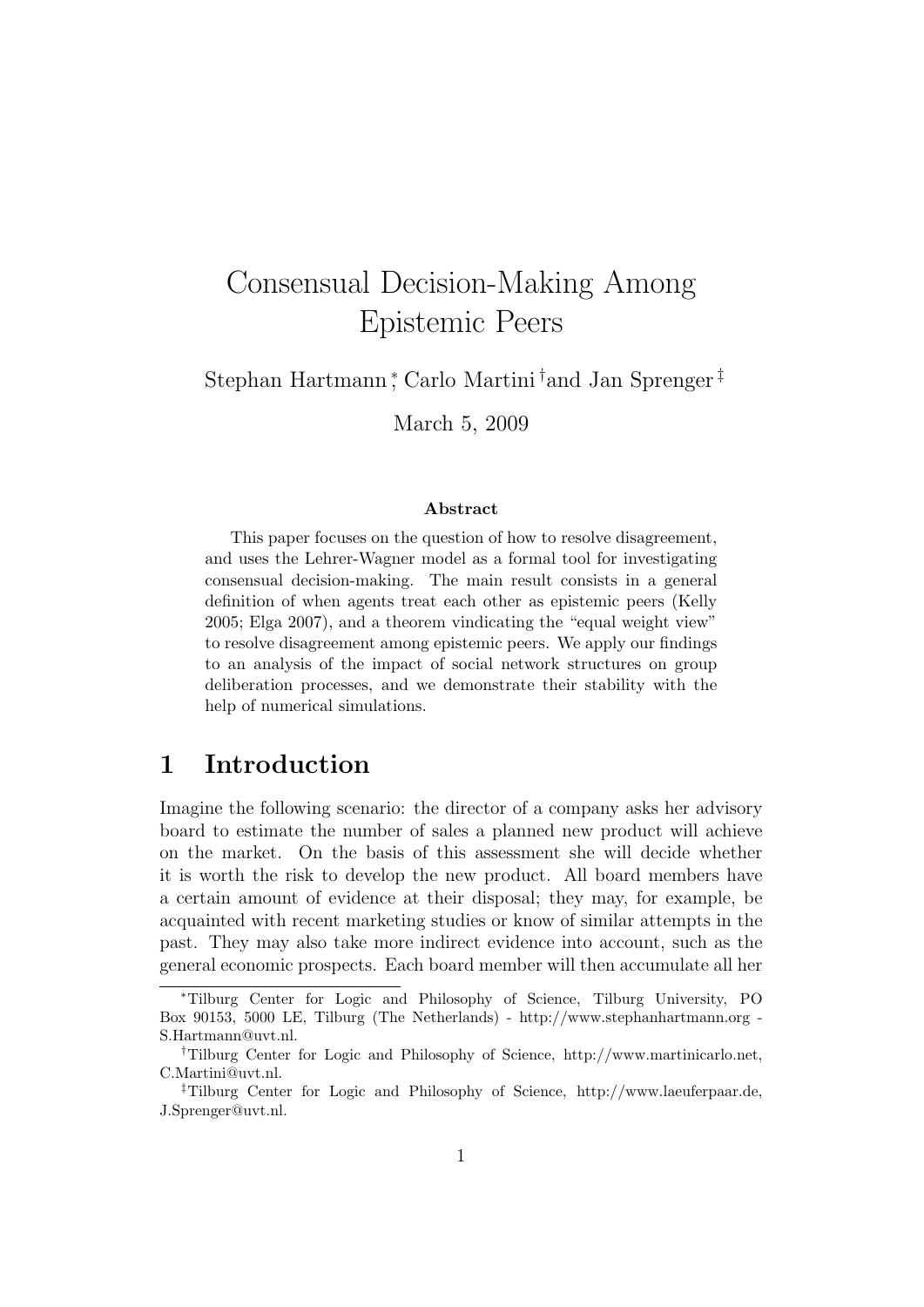evidence and arrive at a judgment on the expected number of sales. Note that the assessment of the evidence will generally vary from board member to board member and depend, to a large extent, on subjective factors. Thus, it will not come as a surprise that the initial judgments may differ. But how shall the board proceed? After all, it has to come up with a value (or at least an interval) for the expected number of sales.

We investigate such group decisions from an epistemic perspective. In the above example, the problem consists in updating individual beliefs in the face of disagreement with the other group members. The question is whether the group members attain a consensus, i.e. whether they revise their beliefs such that, at the end, they all agree on the expected number of sales. This would resolve the initial disagreement and determine a decision whether or not to develop the product. We assume that the agents are truth-orientated and don't block a consensus for egoistic reasons, e.g. because a certain decision serves their own career. Certainly, this assumption is an idealization, but at least from a normative perspective, it is not unrealistic because many expert panels, political committees etc. are supposed to give correct judgments instead of enforcing decisions that serve their private interests.

The question of whether and how to resolve disagreement among epistemic peers (agents that are equally likely to come up with a correct answer) has recently triggered much attention in the literature (Christensen 2007; Elga 2007, 2009; Feldman 2007; Kelly 2005, 2009). The debate exposes two characteristic traits: first, it focuses on whether compromising ("meeting in the middle"), suspending judgment or giving in to the other agents' opinions is the rational decision. Second, the debate makes little use of formal methods or models. In this paper, we provide a general and formally tractable account of when agents take each other to be epistemic peers. Moreover, we study the effects of certain *social network structures* on the decision that the group reaches. The formal framework for our analysis is provided by the Lehrer-Wagner model (Lehrer 1976; Lehrer and Wagner 1981; Wagner 1978), which was developed as a normative model for rational group decisionmaking. Our analysis presents various formal results on how to resolve disagreement, and elucidates the role of experts and network structures in group decision-making.

The remainder of this paper is organized as follows: Section 2 introduces the Lehrer-Wagner model, and discusses some conceptual issues about applying it to group decision making. Sections 3 and 4 present our analytical and conceptual results while section 5 explores their stability with the help of numerical simulations. Section 6 summarizes our insights.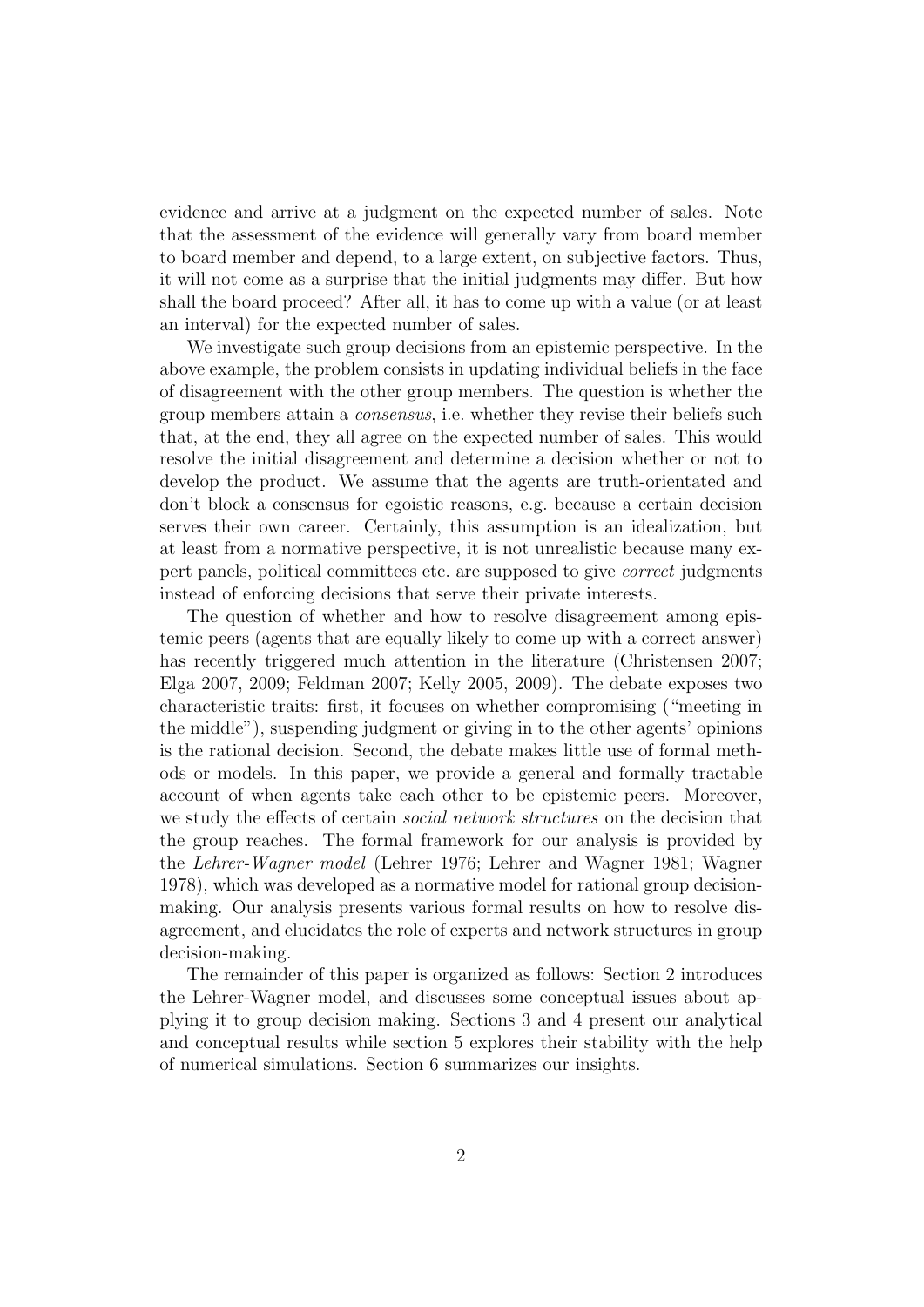# 2 The Lehrer-Wagner Model

The problem of group decision-making can be seen from at least two perspectives: social choice and social epistemology. In social choice, agents submit a set of preferences or judgments which have to be aggregated into a collective preference or a collective judgment. In other words, the problem is to find an aggregation function from the set of individual preferences/judgments which satisfies a number of reasonable constraints, such as strategy-proofness, nondictatorship, anonymity, etc. The aim of such an aggregation method is not to convince anyone of the adequacy of the group preference, or the correctness of the group judgment – rather, aggregation functions implement a compromise between the different individual opinions. In social epistemology, however, a characteristic problem consists in finding a consensual group decision – a decision that any agent is convinced of, regardless of which opinion she initially held. The challenge is to model how agents rationally revise their beliefs in the light of deliberation in the group, good arguments for either case, and under which conditions they finally arrive at a joint opinion.

The Lehrer-Wagner model implements consensual decision-making. It was first developed as a descriptive mathematical model by Morris DeGroot (1974). Later, the philosopher Keith Lehrer and the mathematician Carl Wagner presented it as a normative model (Lehrer and Wagner 1981). It describes how agents reach consensus on a particular question from a set of diverging opinions. The problem consists in estimating a particular quantity x, such as the expected number of product sales, from the individual estimates  $v_i$  of every group member i. To be a model for rational group deliberation and decision-making, the Lehrer-Wagner model has to incorporate how competent the agents find each other as estimators of  $x$ . Other, more complex information seems to be relevant, too, e.g. an agent's competence in judging the expertise of other agents. For instance, while a group member may be perceived as an outstanding expert in estimating the expected number of sales, she might not be very self-confident and erroneously take the other agents to be more competent than herself. Typically, her deference to other, less competent agents will undermine her standing in the group. By contrast, some group members might be very good at evaluating the cogency of arguments, and recognizing experts in the group, but might not have a clue about what a reasonable estimate would be. Such group members apparently deserve to be taken seriously, despite their lack of expertise in the original subject matter.

Thus, we obtain a hierarchy of social information, namely perceived expertise on the issue under consideration, perceived expertise on other agents' expertise, and so on.<sup>1</sup> Lehrer and Wagner's crucial idea consists in codifying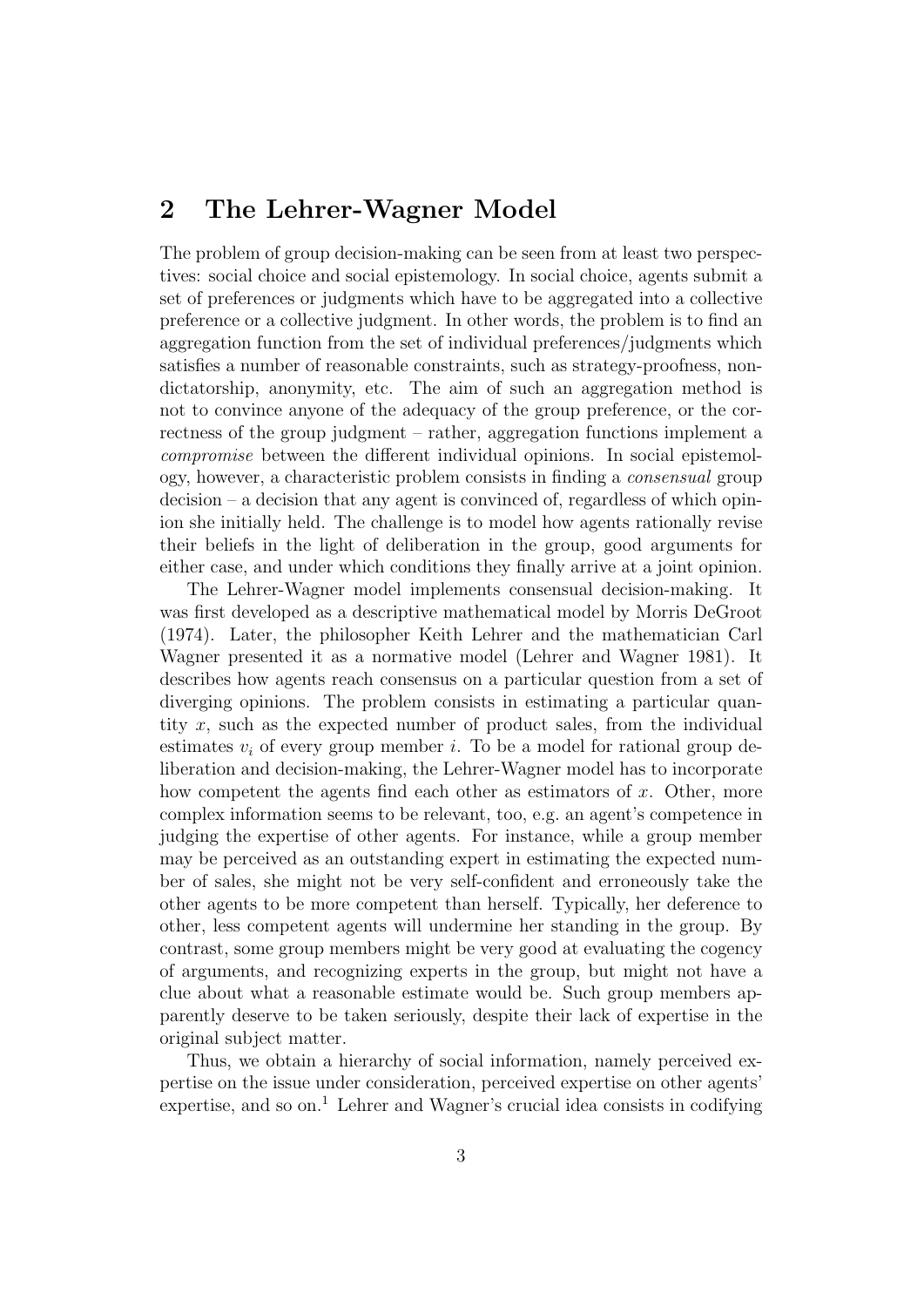mutual respect assignments in  $N \times N$  matrices  $W^{(m)}$  (N denoting the size of the group), where beliefs about expertise of the  $m$ -th order (e.g. who is a competent estimator of  $x$ , who is good at discerning experts, etc.) corresponds to the matrix  $W^{(m)}$ . Notably, the  $W^{(m)}$  need not be equal to each other.

$$
W^{(m)} = \left(\begin{array}{cccc} w_{11}^{(m)} & w_{12}^{(m)} & \dots & w_{1N}^{(m)} \\ w_{21}^{(m)} & w_{22}^{(m)} & \dots & w_{2N}^{(m)} \\ \dots & \dots & \dots & \dots \\ w_{N1}^{(m)} & w_{N2}^{(m)} & \dots & w_{NN}^{(m)} \end{array}\right)
$$

An important mathematical constraint is that the values in each row are nonnegative and normalized as to sum up to 1:  $\sum_{j=1}^{n} w_{ij}^{(m)} = 1$ . Thus, the  $w_{ij}^{(m)}$  represent relative weights which the agents ascribe to themselves and to others when it comes to estimating the unknown value  $x$ , or estimating competence in recognizing experts.<sup>2</sup> – It is then argued that the *rational* consensus of the agents consists in taking account of information of all levels of expertise, and the matrix  $W^{\infty}$  which aggregates all this information and gives the overall weight assignments will be a consensus matrix, i.e. all agents agree about each other's competence. Then,  $W^{\infty}$  is multiplied with a vector  $v$  that contains the agents' individual estimates of  $x$ , obtaining a *consensus* value for v.

$$
v = \left(\begin{array}{c} v_1 \\ v_2 \\ \dots \\ v_n \end{array}\right)
$$

In general, taking into account only first-order respect assignments  $W^{(1)}$ will not directly lead to consensus  $((W^{(1)}v)_i \neq (W^{(1)}v)_j)$ , nor does it incorporate more complex social information. Lehrer and Wagner (1981) and Wagner (1978) argue that the matrices  $W^{(m)}$  need to be multiplied with each other in order to feed beliefs of different orders into the belief revision process. For instance, the entry  $(W^{(2)}W^{(1)})_{ij}$  is equal to  $\sum_{k=1}^{N} w_{ik}^{(2)} w_{kj}^{(1)}$ , i.e. agent i's overall judgment on the expertise of  $j$  is affected by all agents' judgments on j's expertise in the subject matter  $(w_{kj}^{(1)})$ , weighed by i's own opinion on how good those agents are at discerning experts  $(w_{ik}^{(2)})$ . Thus, by multiplying the  $W^{(m)}$  with each other, we finally take all relevant information into account, and thus arrive at a rational consensus. This convergence to consensus could also be understood as a process of group deliberation: after submitting their initial opinion, the agents subsequently take into account the various levels of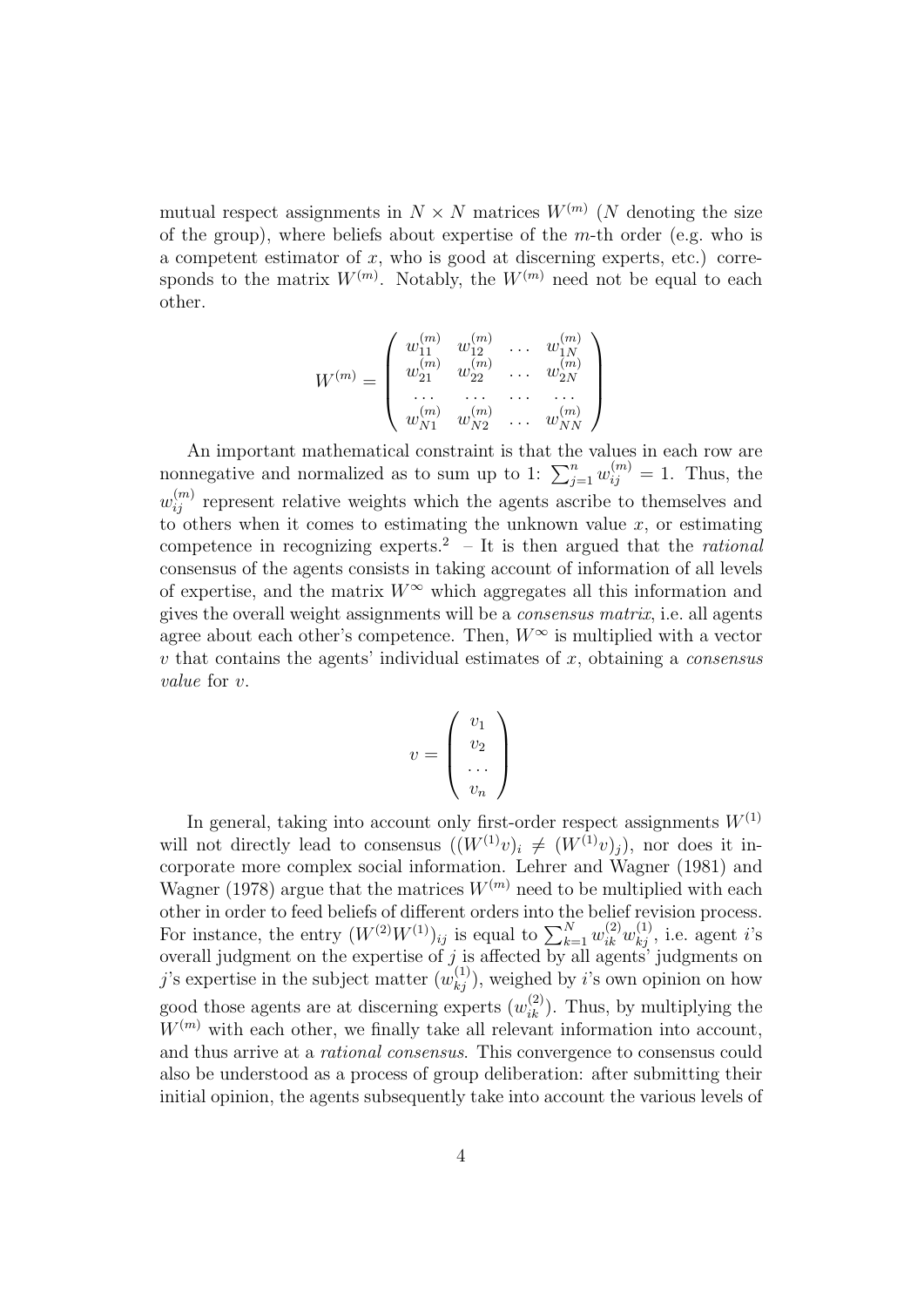expertise, change their positions accordingly until the disagreement is finally resolved (cf. Wagner's (1978) method of anonymous position papers).

But is a consensus guaranteed? Lehrer and Wagner (1981) show that under very weak constraints, the sequence  $(\prod_{m=1}^n W^{(m)})_{n\in\mathbb{N}}$  converges to a matrix  $W^{\infty}$  where all rows are identical, i.e. where all agents agree on their relative weights (see also Golub and Jackson 2007). In other words, the agents do not only achieve consensus on the issue under consideration (=all entries of  $W^{\infty}v$  are equal), but they also agree on the overall relative weight of each group member.<sup>3</sup>

Lehrer and Wagner (1981; see also Lehrer 1976) proposed their model as a normative model for consensual decision-making, based on a set of rationality requirements that deliberating agents should abide by, and which are satisfied by the model. Certainly, there is something to the procedure they advocate, in particular the aggregation of beliefs of different levels into an overall weight assignment.<sup>4</sup> For the present purpose, we suspend judgment on both normative and descriptive adequacy. Suffice to say that the model can be applied to a variety of expert panel decisions, such as environmental policy-making, where agents assign relative weights to the predictions of different ecological models, depending on how adequate they believe these models to be (see also Steele et al. 2007).

More precisely, we treat the Lehrer-Wagner model as a helpful exploratory tool to study group decision-making that captures important aspects of group reasoning and opinion change. It might be helpful to compare its value for social epistemology to the Lotka-Volterra model for predator-prey dynamics, or the billiard ball model for colliding molecules, which, though far from being fully adequate, have helped us to gain important general insights into the studied subject. In a similar way, we will now use the Lehrer-Wagner model to formalize, and to generalize, the notion of an epistemic peer, and to study the effects of certain social network structures on group decisions. Moreover, there is a lack of alternatives in the philosophical literature. The following section presents some results on the dynamics of disagreement derived in that framework.

#### 3 Consensus among Epistemic Peers

A key notion in the current debate in social epistemology is the epistemic peer (Gutting 1982; Kelly 2005). Elga (2007, 484) describes epistemic peers as truth-oriented agents that are equally likely to be mistaken about a certain issue – for instance they might be equally good at evaluating (certain types of) evidence. Then, he proposes and defends the equal weight view, namely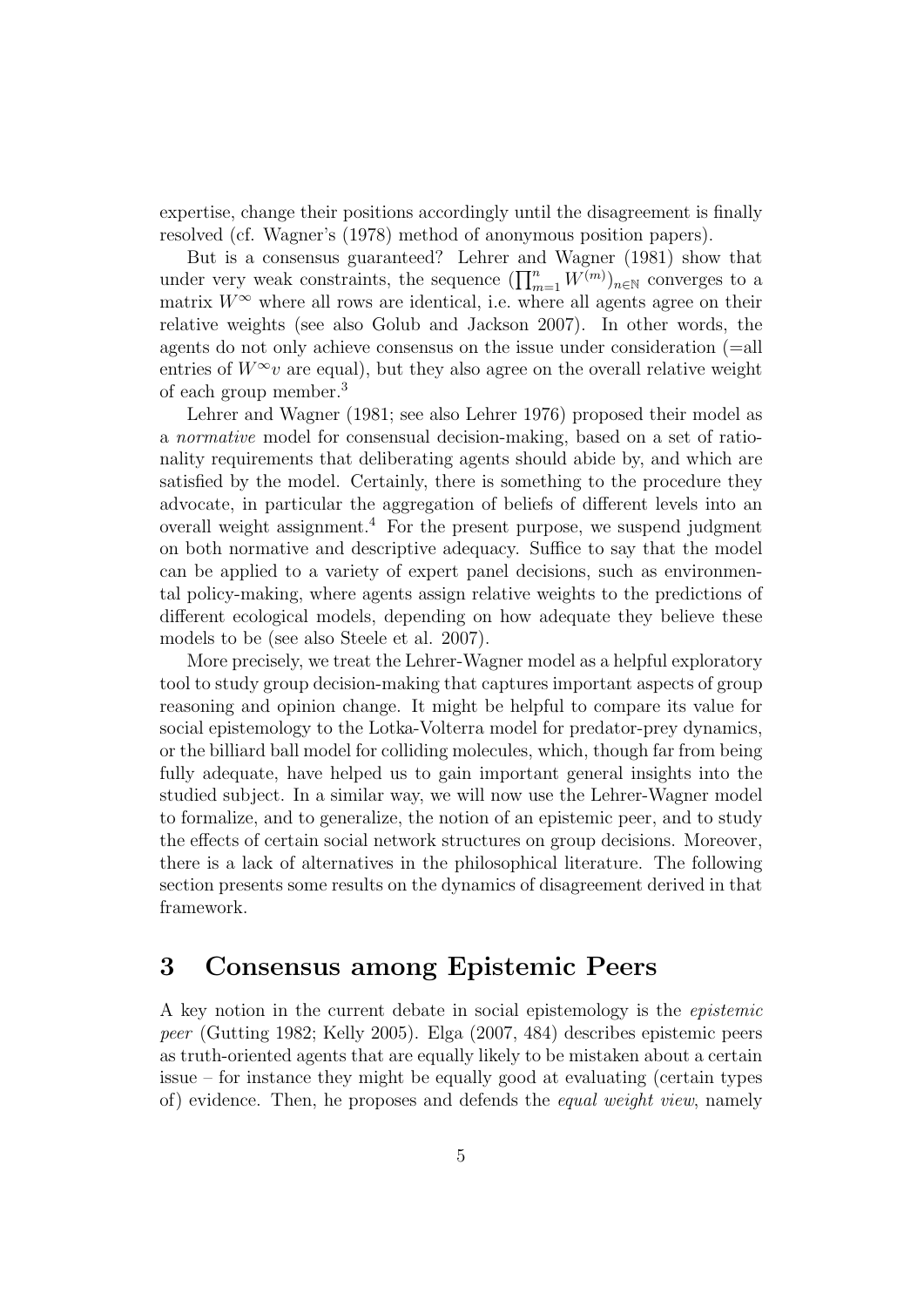that agents who consider themselves to be epistemic peers should assign equal weight to each other. Elga focuses on cases of binary judgment where one of the agents is right and the other is wrong, such as forecasting a winner of a horse race. Still, his considerations equally apply to the case of estimating an unknown quantity, such as our opening example of estimating the market success of a planned new product. If two agents submit estimates  $v_1$  and  $v_2$ and consider themselves to be epistemic peers, the equal weight view amounts to endorsing the linear average  $(v_1 + v_2)/2$  as the rational consensus.

We would like to explicate, and to generalize, this informal understanding of an epistemic peer. The Lehrer-Wagner model is suitable to make the notion precise. There is a natural, but restrictive definition:

**Definition 1:** The members of a group of agents  $G = \{1, \ldots, N\}$  with weight matrices  $(W^{(m)})_{m\in\mathbb{N}}$  treat each other as *strict epistemic peers* if and only the first-order weight they ascribe to each other equals the weight they ascribe to themselves. In other words,  $w_{ij}^{(1)} = 1/N$ , for all  $i, j \leq N$ .

Fact 1: A group of strict epistemic peers settles on a equal weight consensus, regardless of the weight assignments for higher-order expertise (expertise on recognizing experts, etc.).

**Proof:** Let  $(W^{(m)})_{m\in\mathbb{N}}$  be the weight matrices of a group of strict epistemic peers. For any  $N \times N$  matrix M where the row entries sum up to 1,  $M \cdot W^{(1)} = W^{(1)}$ . Hence, the sequence  $(\prod_{m=1}^{n} W^{(m)})_{n \in \mathbb{N}}$  converges, and the consensus matrix  $W^{\infty}$  must be equal to  $W^{(1)}$ .

In other words, for agents who believe that everybody is equally competent in the subject matter, higher-order expertise does not matter: even if we perceived a peculiar group member as good at picking out experts, this would not bring any change since every agent believes that there are no particular experts in the group. Therefore the agents settle on the equal weight view without further ado.

However, such a perfect symmetry might be unrealistic, especially if a larger group of agents is involved. We feel that agents can treat each other as epistemic peers in a meaningful sense even if the definition is relaxed. Let us begin with the simple case of two agents. We propose the rationale that two agents are epistemic peers if and only if the sum of relative weights agent 1 is assigned equals the sum of relative weights agent 2 is assigned: each agent gets as much respect as she disseminates. More concisely:

$$
w_{11}^{(m)} + w_{21}^{(m)} = w_{12}^{(m)} + w_{22}^{(m)} \ \forall m \ge 1.
$$

Due to the constraint  $w_{11}^{(m)} + w_{12}^{(m)} = 1$ , the weight matrices have the structure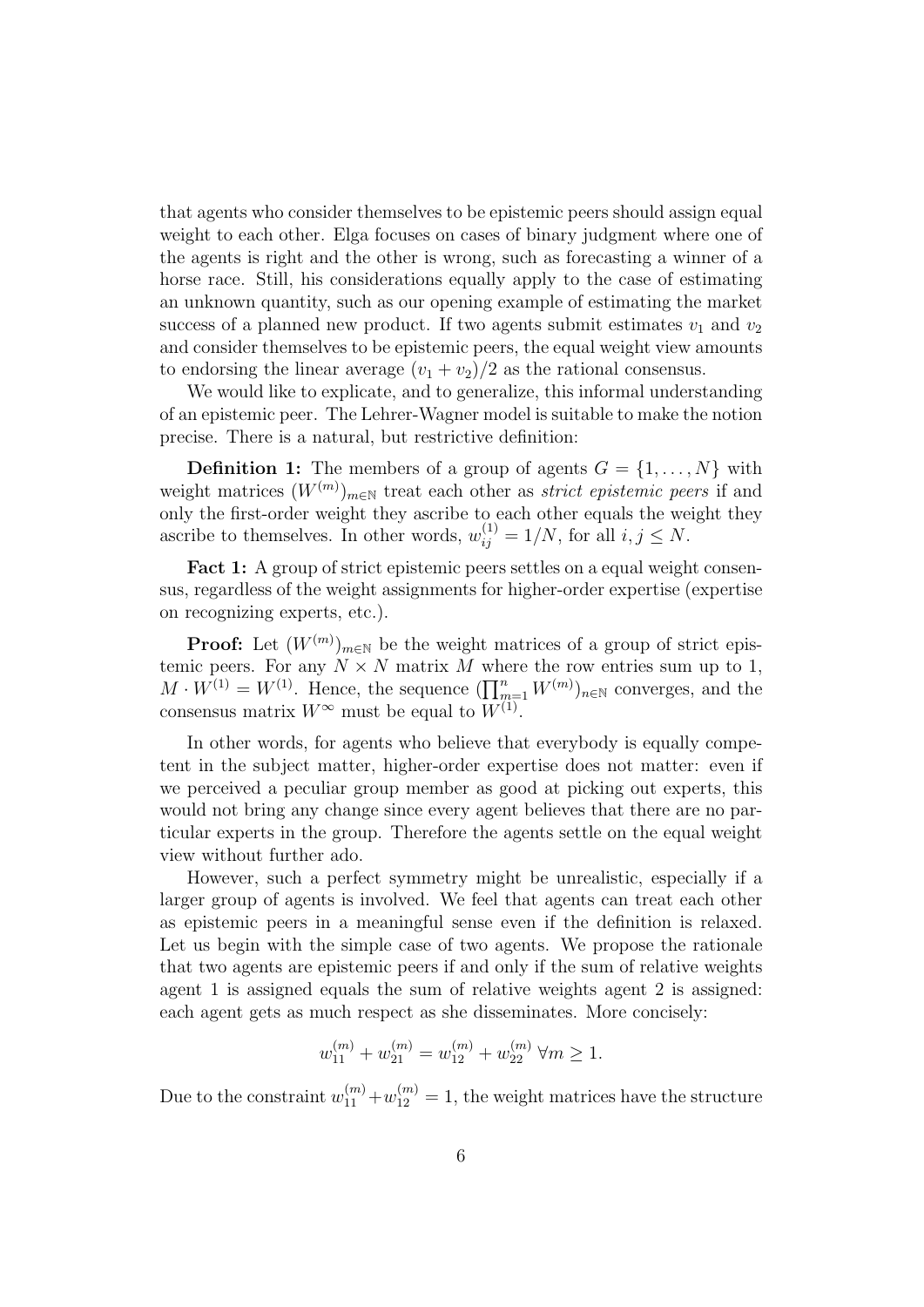$$
W^{(m)} = \left( \begin{array}{cc} w^{(m)} & 1-w^{(m)} \\ 1-w^{(m)} & w^{(m)} \end{array} \right).
$$

Thus, for  $w^{(m)} \neq 1/2$ , the agents don't consider themselves to be on a par. However, they are equally responsive to each other, for each level of expertise as long as they are not dogmatic  $(w_{ij}^{(m)} > 0$  for all  $i, j \in \{1, 2\}$ ). The crucial idea is that if the symmetry is preserved at each level of expertise, the differences on the first-order level will finally wash out. You might think that you are more competent than your neighbor, but if you give some weight to your neighbor with respect to discerning experts, then this difference is smaller than thought if your neighbor believes himself to be more competent on the subject matter. Indeed, it is not difficult to show (proof omitted) that such agents will finally arrive at a consensus: through the symmetry on each level of expertise, the agents recognize each other as strict epistemic peers, leading them to the conclusion that each of them should carry equal weight:

$$
\left(\prod_{m=1}^n W^{(m)}\right) \stackrel{n \to \infty}{\longrightarrow} W^{\infty} = \left(\begin{array}{cc} 1/2 & 1/2 \\ 1/2 & 1/2 \end{array}\right).
$$

We believe that this rationale can be generalized to the case of N agents. Here is our definition of what it means that agents consider themselves to be epistemic peers:

**Definition 2:** A matrix  $(w_{ij})_{i,j\leq N}$  is *doubly stochastic* if and only if  $\forall i, j \leq N$ :

$$
\sum_{k=1}^{N} w_{ik} = \sum_{l=1}^{N} w_{lj} = 1.
$$

**Definition 3:** The members of a group of agents  $G = \{1, \ldots, N\}$  with weight matrices  $(W^{(m)})_{m\in\mathbb{N}}$  treat each other as *epistemic peers* if and only if the following two conditions are satisfied:

- **Overall Balance** For each  $m \geq 1$ , the matrix  $W^{(m)} = (w_{ij}^{(m)})_{i,j \leq N}$  is doubly stochastic, with  $w_{ij}^{(m)} < 1$  for all  $i, j \leq N$ .
- **Connectivity** There is no subgroup  $S \subsetneq G$  that satisfies overall balance for any  $m > 1$ .

The requirement that  $W^{(m)}$  be doubly stochastic generalizes the intuition that the agents are eventually on a par with each other, but allows for a more liberal understanding: for instance, agent  $i$  might be considered as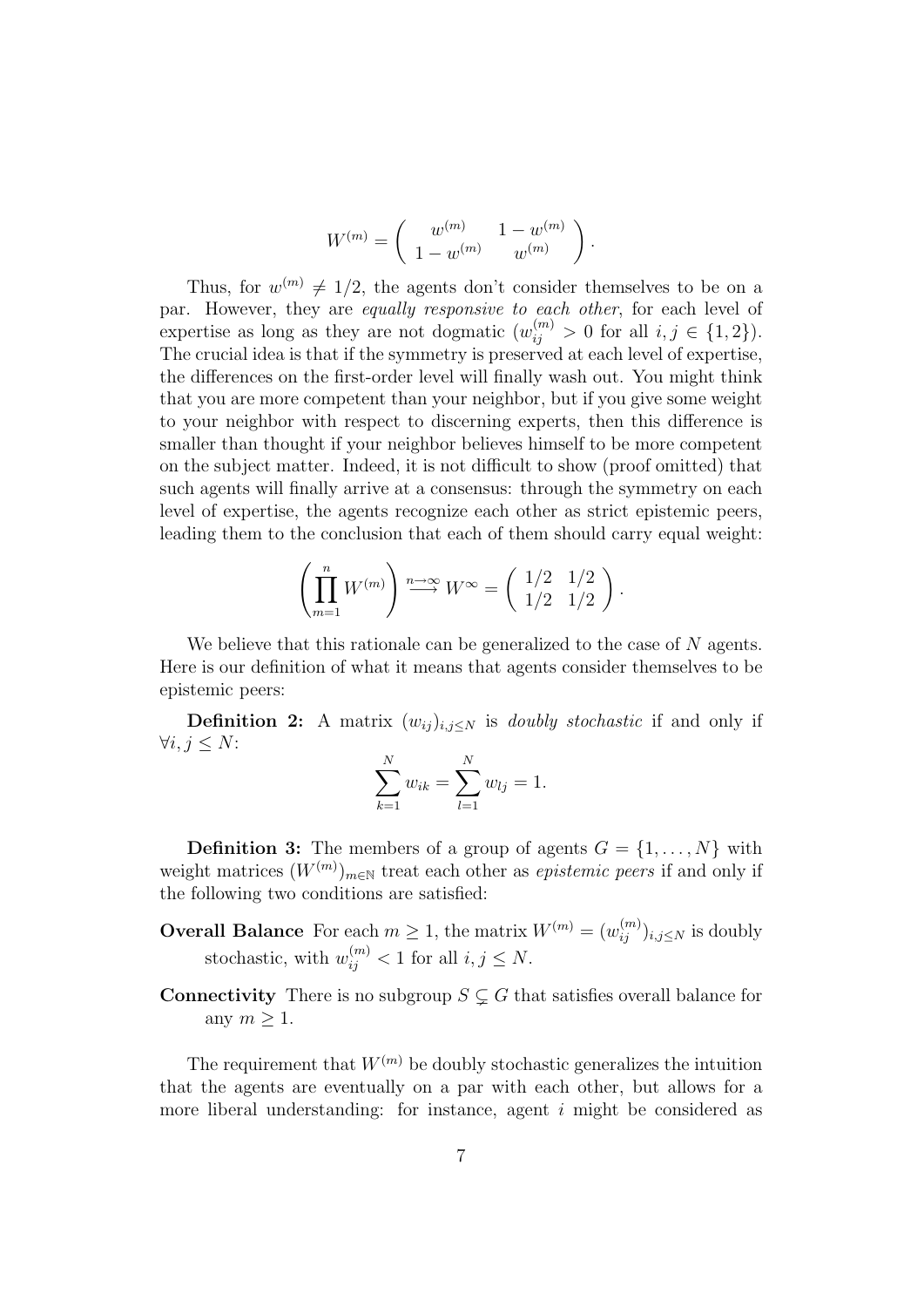incompetent by agent  $i$ , but as an outstanding expert by agent k who is, in turn, appreciated by  $j$ . When the agents are in overall respect balance, such differences should, or so we argue, finally cancel each other out. In particular, there are no dogmatic, stubborn agents that give all weight to themselves while neglecting the rest  $(w_{ii}^{(m)} < 1$  for all  $i \in G$ ). The net of respect assignments which connects the agents is woven such that on a whole, nobody has a worse standing than one of his peers: there are no privileged agents or opinion leaders. Thus, not only agents who have identical doxastic attitudes towards each other, but also agents with more complex attitudes may treat each other as epistemic peers as long as the structural requirement of overall balance is satisfied.

Finally, the condition of connectivity rules out the possibility that the group is divided into several subgroups that ignore each other. Such subgroups may be in internal respect balance, but certainly, we are then not dealing with a single group of epistemic peers.

It might be objected that agents who assign different weights to other group members do not treat each other as epistemic peers by definition, invalidating our explication. We believe this objection to be misguided: Firstly, such an understanding of epistemic peers is too narrow to apply to real cases. Secondly, it renders the link to the equal weight view trivial (see Fact 1) because there is only one weight assignment that allows the agents to be epistemic peers. We suggest that readers who are concerned that our definition is too liberal understand our project as an inquiry into which kinds of respect assignments lead to an equal weight outcome. That said, we maintain overall balance as the core idea of treating each others as epistemic peers, and we justify our explication by means of connecting it to the equal weight view. Indeed, Elga's conclusion for the case of strict epistemic peers transfers to the more general case, too: each agent will finally ascribe equal weight to all her peers.

**Theorem 1:** Let  $G = \{1, ..., N\}$  be a group of epistemic peers with weight matrices  $(W^{(m)})_{m\in\mathbb{N}}$  such that

$$
\sum_{m=1}^{\infty} \min_{i,j \le N} w_{ij}^{(m)} = \infty. \qquad \text{("minimal respect")} \tag{1}
$$

Then the agents finally settle on a consensus, and the consensus matrix  $W^{\infty}$ satisfies  $w_{ij}^{\infty} = 1/N$ ,  $\forall i, j \leq N$ .

Proof: See appendix.

Hence, theorem 1 vindicates arithmetic averaging as a rational procedure for a group of agents where the respect assignments balance each other.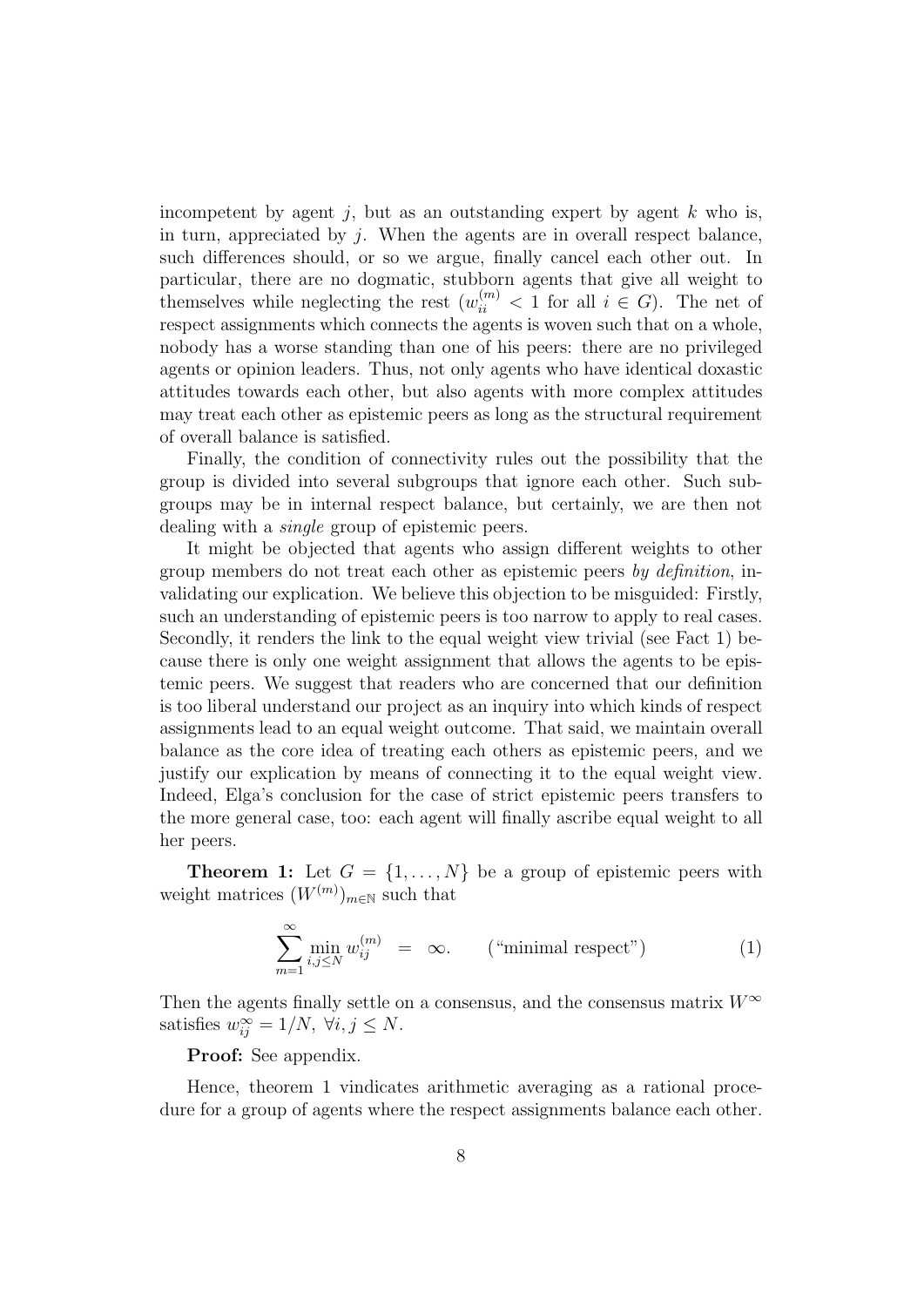Notably, the respect assignments can be quite different for each level of expertise, but still, the equal weight view results. Taking into account various levels of expertise, the agents move towards recognizing each other as *strict* epistemic peers. The only technical requirement that we had to make was  $(1)$  – it captures the intuition that each agent has some minimal respect for each member of the group, at least when higher-order expertise is asked. In particular, (1) is satisfied if there is a subsequence of weight matrices whose entries are bounded away from zero.

The significance of our result might be contested on the grounds that linear averaging does not correspond to the equal weight view, because this view only prescribes that all standpoints obtain equal weight and that there is no reason to "stick to one's guns", but not a particular (linear) method how to resolve disagreement. However, when we are estimating a numerical value, averaging various individually reasonable estimators is a good method to minimize the estimation variance, and to lower the chance of being strongly mistaken. This speaks for linear averaging as a default method to implement the equal weight view when the disagreement is about a real number.<sup>5</sup> Now, we apply our results to the study of subgroups of epistemic peers in social networks.

# 4 Social Networks

The social sciences study networks for describing information spreading and mutual social influence in groups. Usually, social networks are represented by means of graphs where agents are identified with vertices, and dependencies are modeled through edges connecting the vertices. Several formal approaches have been taken on the problem: DeMarzo et al. (2003) investigate the connection between persuasion capacities and connectedness in the group, i.e. how social influence is determined by the particular structure of the group network. Golub and Jackson (2007) propose a consensus model where information in the group is conveyed through the existent network (see also Zollman 2007). They give necessary and sufficient conditions for convergence of opinions in group deliberation. However, they do not allow agents to give different weights to one another if they are equidistant in the network.

To our mind, this condition is overly restrictive. Surely, if agents  $i$  and  $j$  are direct neighbors in a graph, the weight that they assign to each other will be higher than the weight they assign to agents that are further away. This seems to be part of the meaning of such a graphical representation. But why should this entail that the weights for all neighbors have to be equal?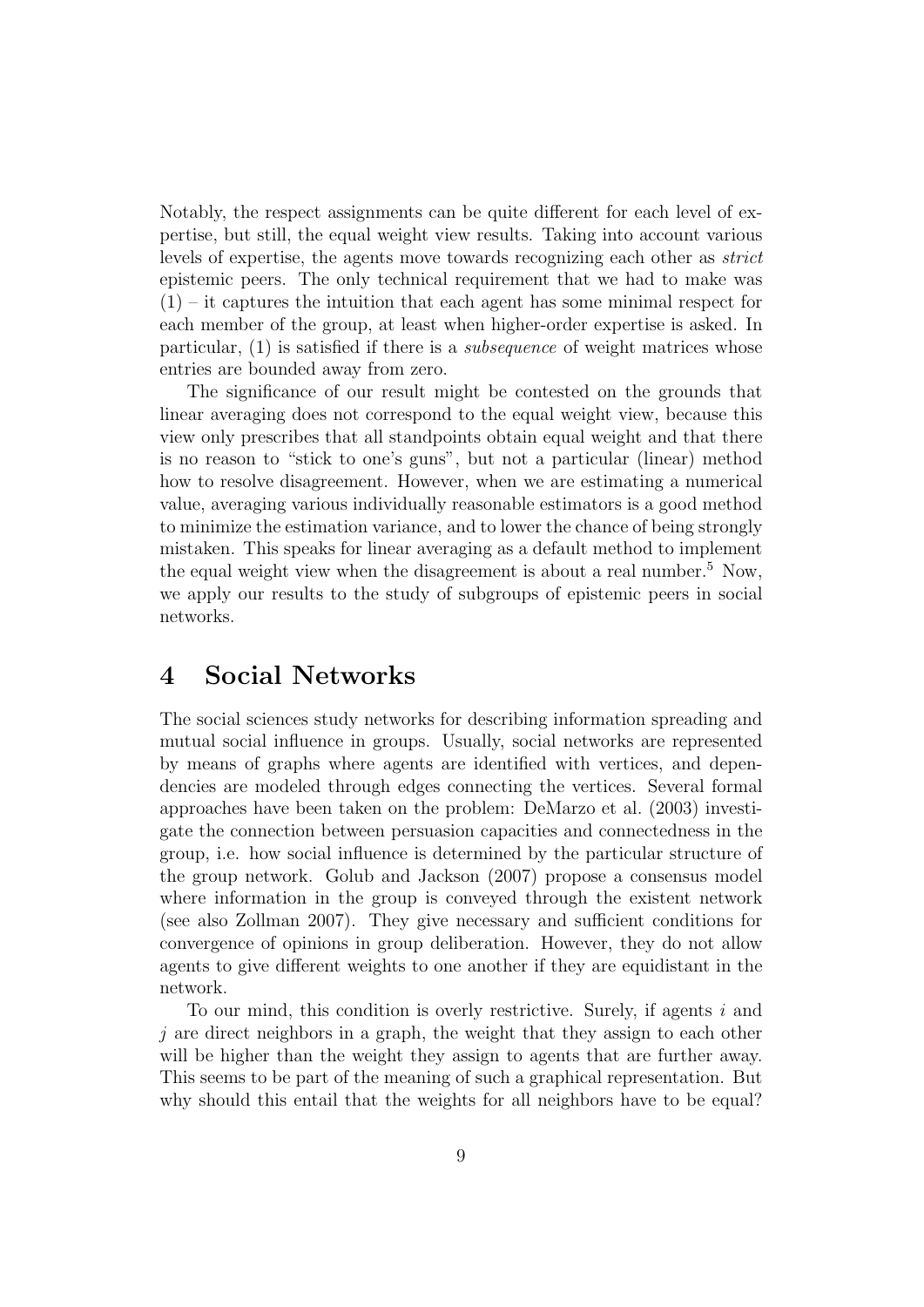Some links may be stronger, others weaker. As it turns out, relaxing that assumption does not preclude results of theoretical interest.

In the remainder of the section, we have a look at certain prominent network structures some of which are related to the results of the previous section.<sup>6</sup>



Figure 1: A ring-network of agents (dots), with edges representing connections.

Figure 1 represents a characteristic network structure, namely a ring. In a ring, agents are connected to themselves, and to two neighbors, but all connections to other agents are mediated via their neighbors. Since the ring structure seems to capture several aspects of information flow in reality, i.e. through geographic proximity or closeness of subject area, it is certainly worth to be studied in the Lehrer-Wagner model. Now, we give a definition of how the Lehrer-Wagner model captures the structure of social networks:

**Definition 4:** A group of agents  $G = \{1, \ldots, N\}$ , together with weight matrices  $(W^{(m)})_{m\in\mathbb{N}}$ , is arranged according to a graph  $\langle V, E \rangle$  (V being a set of vertices,  $E \subset V^2$  a set of edges) if and only if for all  $m \ge 1$ 

- $w_{ij}^{(m)} \neq 0$  if  $(i, j) \in E$ ,
- $w_{ij}^{(m)} = 0$  in all other cases.

The definition captures the idea that the impact of a remote agent A on our judgment is only mediated via the direct/indirect neighbors, and their judgment on  $A$ 's competence. Thus, the weight matrices of a ring structure (which is understood as an undirected graph) have positive entries only on the main diagonal and the two neighboring diagonals. Theorem 1 ensures that if the agents treat each other as epistemic peers, a ring structure will converge to the arithmetic average of the individual opinions, as one might expect from the graphical representation. The notable thing about this application of theorem 1 is that weights between direct neighbors need not be equal to each other, as presupposed by Golub and Jackson (2007). (In such a case, the result would be trivial, due to symmetry considerations.)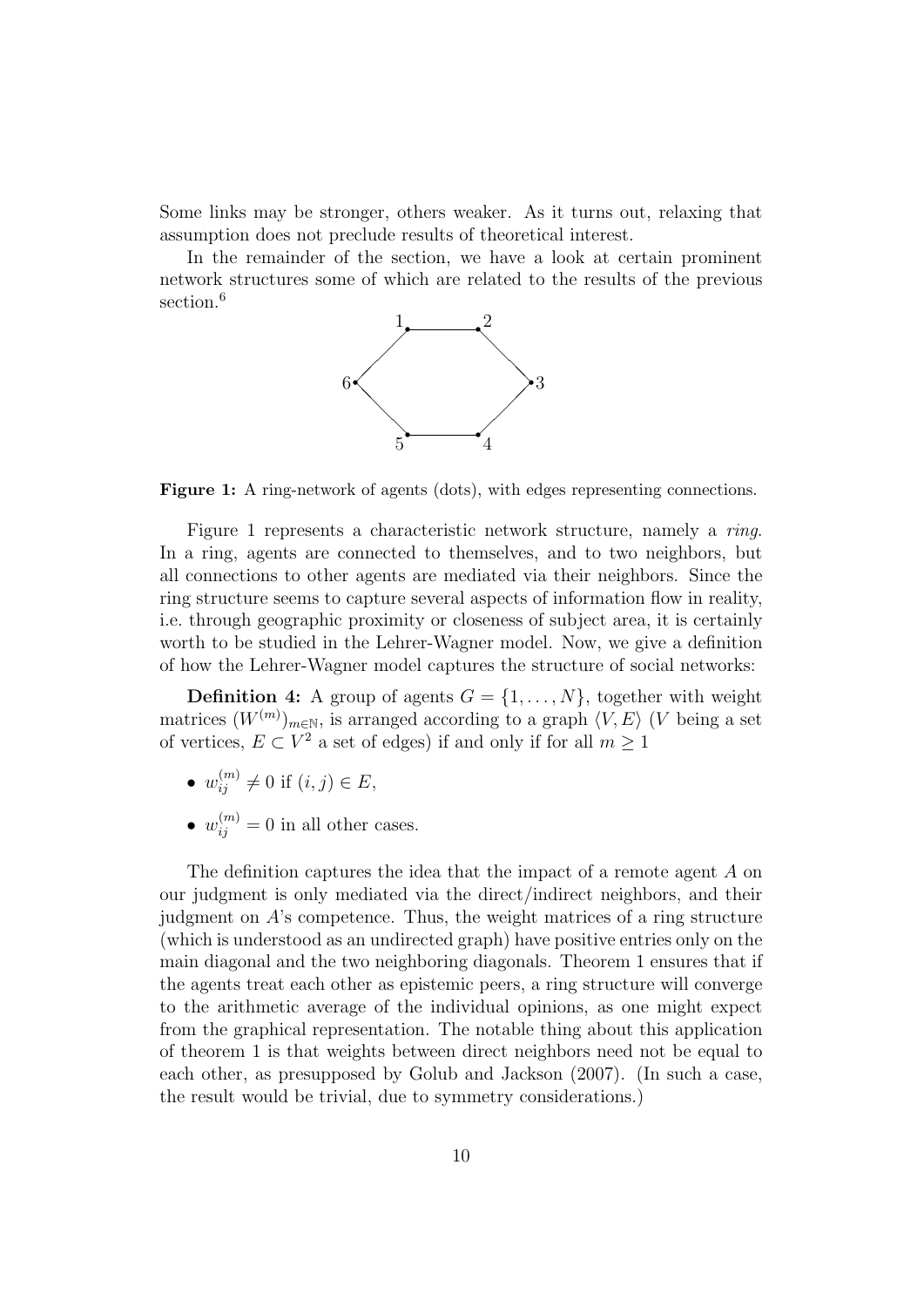Also, it is interesting to study the case of a subgroup of epistemic peers in a larger group:

**Definition 5:** In a group  $G = \{1, \ldots, N\}$  of N agents with weight matrices  $(W^{(m)})_{m\in\mathbb{N}}$ , the agents  $S = \{i_1, i_2, \ldots, i_L\} \subset G$  are a subgroup of epistemic peers if and only if:

• For each  $m \geq 1$ , the matrix  $W_S^{(m)} = (w_{i_j i_k}^{(m)})$  $\binom{m}{i_j i_k} j_{j,k \leq L}$  is such that

$$
\left(1/\sum_{j\leq L} w_{i_1i_j}^{(m)}\right) W_S
$$

is a doubly stochastic matrix, and

• For each  $j \notin S$  and  $k, l \in S$ ,  $w_{jk}^{(m)} = w_{jl}^{(m)}$ .

While the first condition captures the overall respect balance inside the subgroup, the second condition ensures that this balance is not disturbed by diverging competence assignments that are made by outsiders. Indeed, such a subgroup of epistemic peers will end up assigning equal weights to each other:

**Theorem 2:** Let  $G = \{1, ..., N\}$  be a group of N agents with weight matrices  $(W^{(m)})_{m \in \mathbb{N}}$  which contains a subgroup  $S = \{i_1, \ldots, i_L\}$  of epistemic peers and which, as a whole, converges to consensus. Then, all agents in S obtain the same consensual weights.

Proof: See appendix.

Now, we turn to the problem of modeling (lack of) expertise. We distinguish two cases: first, a group of epistemic peers recognizes an expert or opinion leader, and second, the group of agents is star-like connected. The latter case amounts to the presence of an opinion leader, too, but here, all respect for other group members is mediated by the leader. Interestingly, the results are the same for either case. First, the case of a subgroup of epistemic peers:

**Corollary 1:** Let  $G = \{1, \ldots, N\}$  be a group of N agents with a subgroup  $S = \{2, \ldots, N\}$  of epistemic peers, weight matrices  $(W^{(m)})_{m \in \mathbb{N}}$  and individual estimates  $v_i, i \leq N$ . Let  $l := w_{j1}^{(m)} = w_{k1}^{(m)}$  $\int_{k_1}^{(m)}$  for all  $j, k \leq N$  and  $m \geq 1$ . Then, the consensus value is equal to  $l v_1 + (1 - l) \frac{1}{N}$  $\frac{1}{N-1}\sum_{k=2}^N v_k$ .

Proof: It is easy to check that the entries in the first column remain unchanged by matrix multiplication. The rest follows from Theorem 2.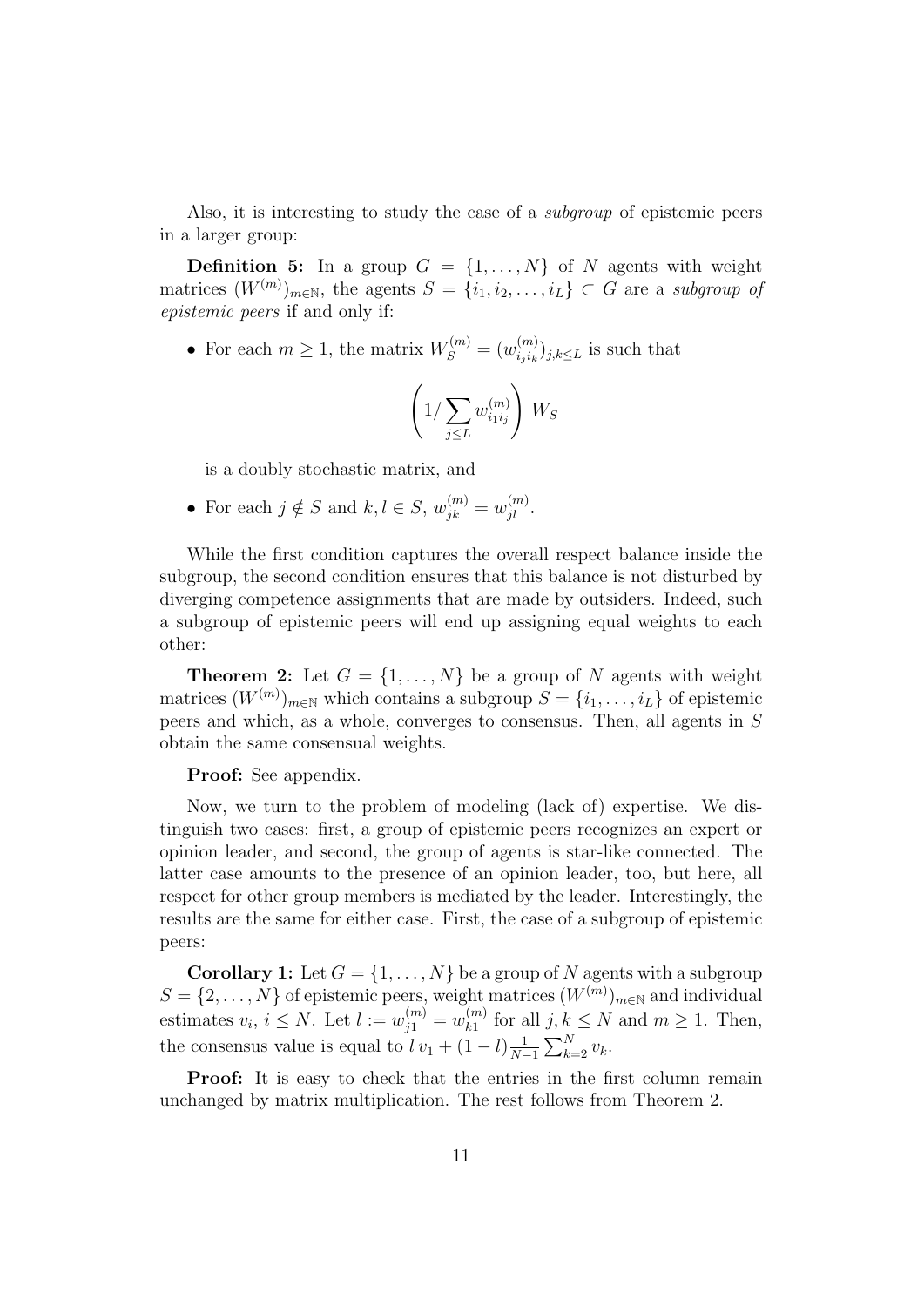Thus, the consensus value is the weighted average of the consensus value in S and the leader's submission, as one might expect. An important application of this result consists in the "wheel" structure (see figure 2), which is basically a ring structure where an opinion leader sits in the middle of the network, being connected to any member of the group. Whenever the opinion leader does not distort the respect balance between the outer nodes, the other agents form a subgroup of epistemic peers. Hence, the consensus value will be the weighted average of the leader opinion and the arithmetic average of the other members' opinion.



Figure 2: A wheel- and star-network of agents (dots), with edges representing connections.

Now, we turn to the other structure represented in figure 2, namely a star-like network where all connections between the agents go through the opinion leader.

**Theorem 3:** Let  $G = \{1, ..., N\}$  be a group of N agents with weight matrix  $W := W^{(m)} = W^{(n)}$  for all  $m, n \geq 1$  that is arranged in a starlike network structure. Agent 1 denotes the central vertix, and moreover  $w_{1j} = w_{1k}$  and  $w_{j1} = l$  for all  $j, k \leq N$ . Then, a consensus is reached, and the consensus value is equal to  $lv_1 + (1 - l)\frac{1}{N}$  $\frac{1}{N-1}\sum_{k=2}^N v_k$ .

Proof: See appendix.

Thus, the results are independent of whether a subgroup of epistemic peers deals with an opinion leader (wheel network), or take each other only seriously to the extent that the opinion leader does (star network): in both cases, the final result exactly mirrors the leader's initial impact on the group whereas all other submissions are considered to be equally important. Notice that we did not address the question of whether the leader bias is beneficial or not – this depends on the leader's factual competence and honesty. The Lehrer-Wagner model is silent on these questions.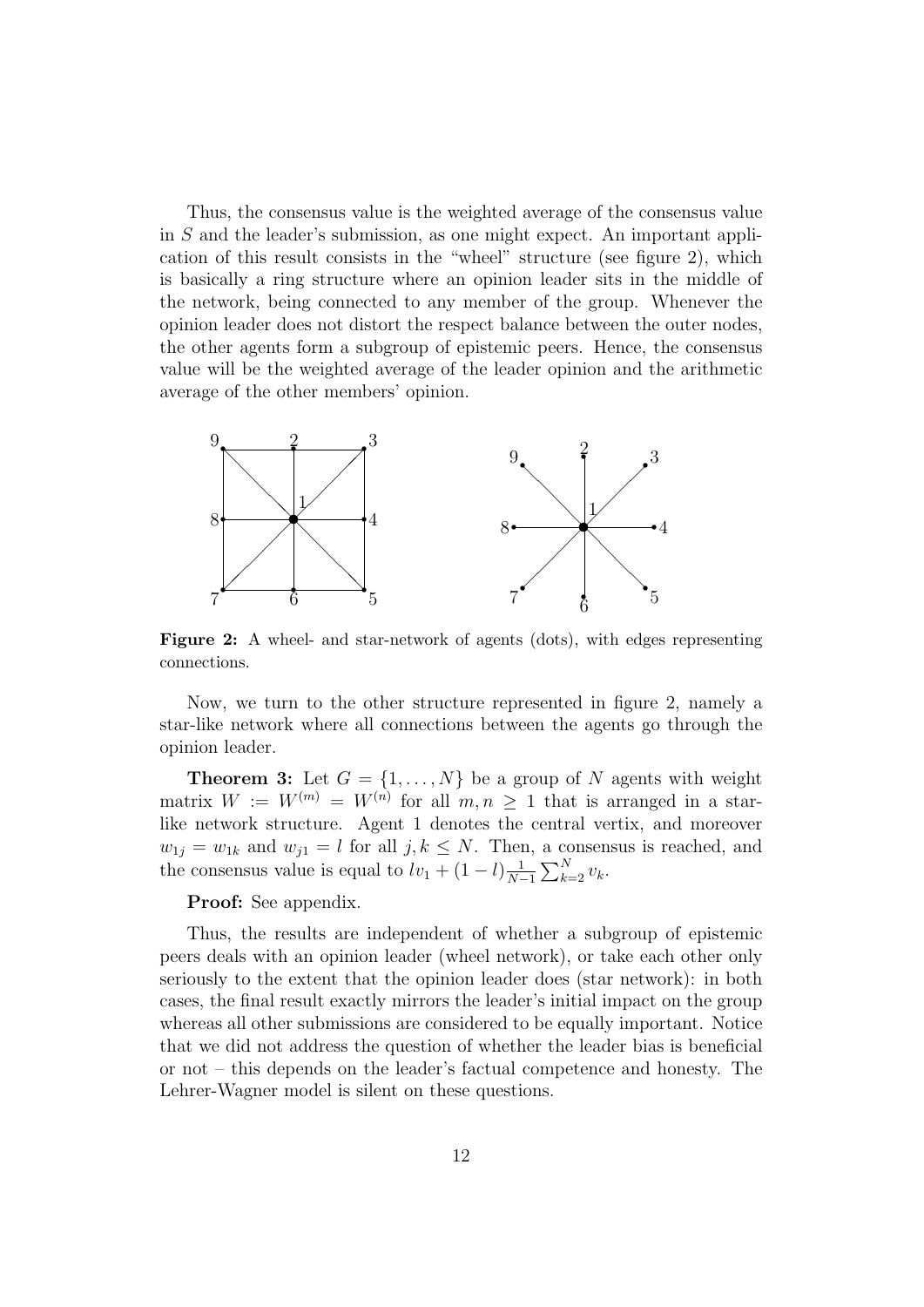

Figure 3: Relative mean difference between the consensus values of a group in overall balance and the consensus values of a slightly disturbed group (ego bias), as a function of the strength of disturbance  $\varepsilon$ , for several parameter values (details in the appendix). Left figure: relative mean difference of all weights. Right figure: relative mean difference of assignments of self-respect.

#### 5 Simulations on the Stability of the Results

The results in the previous two sections provide valuable generalizations of the equal weight view for the case of agents that do not have perfectly symmetrical doxastic attitudes towards each other. In particular, we have pointed out that epistemic peers, understood as a set of agents in overall respect balance, end up assigning equal weights to each other. We believe that these results are of high theoretical interest, but the central condition of double stochasticity of the weight matrices is clearly idealized: in real situations, agents will only roughly, but probably not precisely, be in overall respect balance. Thus, we ask how stable our theorems are when this crucial premise is violated.

We model two particular deviations from double stochasticity – namely a situation where agents are slightly biased towards themselves (ego bias) and situations where agents are slightly biased towards a particular person in the group (leader bias). By means of numerical simulations, we investigate the effect of slight disturbances on the results. More precisely, we add a matrix of the order  $\varepsilon$ , with  $0 < \varepsilon \ll 1$ , where the row sums vanish.

Figure 3 plots the relative mean difference between the consensus values of a group of epistemic peers and a group whose members "approximately" treat each other as epistemic peers, except for a ego bias, implying that everybody reserves some extra weight for herself. Arguably, this is the most natural and most frequently found violation of the overall balance condition. We see that in both cases, the ego bias does not lead to a relative mean difference of more than 3.5%, even for the most unfavorable parameter values. Moreover, it does not make a difference whether the relative mean difference is taken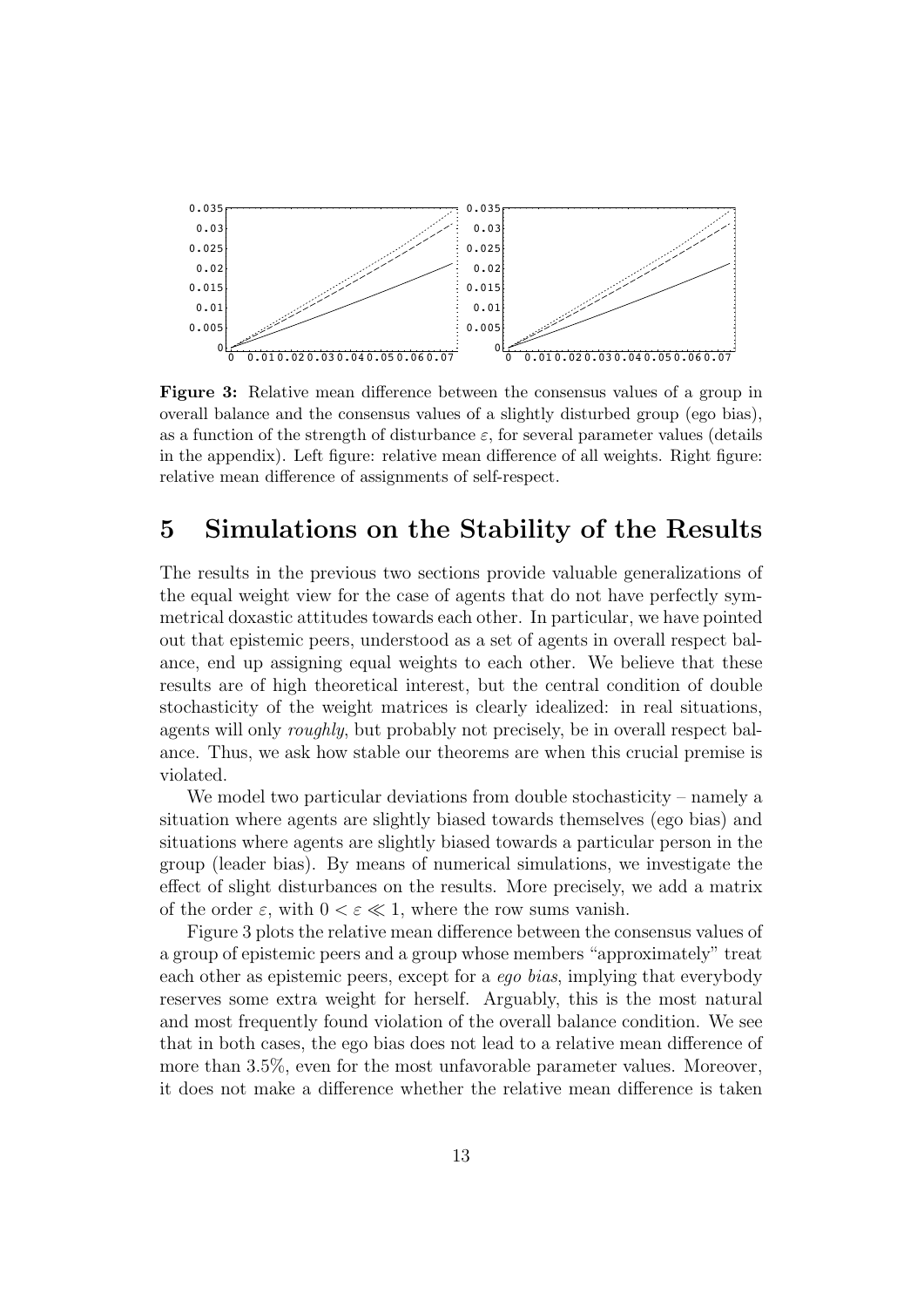

Figure 4: Relative mean difference between the consensus values of a group in overall balance and the consensus values of a slightly disturbed group (leader bias), as a function of the strength of disturbance  $\varepsilon$ , for several parameter values (details in the appendix). Left figure: relative mean difference of all weights. Right figure: relative mean differences of the relative weight of the opinion leader.

over assignments of self-respect only, or over all mutual respect assignments. Thus, our analytical results for groups of epistemic peers are highly stable if agents are sticking to their guns a little bit – they will nevertheless end up with an outcome close to equal weights. We suspect that the various ego biases tend to cancel each other out on a whole because in principle, each agent is ready to settle on a consensus.

To complement the picture, we also considered the case of a leader bias where all group members reserve some extra weight for a particular person  $l$  in the group (figure 4). Here, the disturbance effects in favor of  $l$  add each other up and cause a higher relative mean difference than for the case of the ego bias ( $\approx 17\%$  instead of 2-3.5%). This is even more pronounced if we calculate the relative mean difference merely over the weights  $l$  is assigned (right graph in figure 4): we obtain a relative mean difference of up to 40%, implying that the leader's weight increases sharply as a function of the leader bias. This numerical result confirms a conjecture a special case of which was proven in Theorem 3: a leader bias is neither augmented nor decreased in the deliberation process. Indeed, the observed relative mean difference in the consensus matrix almost exactly corresponds to the relative mean difference which was initially imposed.

We can summarize the results as follows: For the important case of the ego bias, Theorem 1 remains valid because the relative mean differences are negligible. On the other hand, a leader bias has visible consequences. In other words, only if the bias is assigned in a systematic way, favoring a particular person, violation of the premises of Theorem 1 yields significant effects. Still, we would like to point out that the magnitude of the effect does not exceed the magnitude of the cause: Both figure 3 and figure 4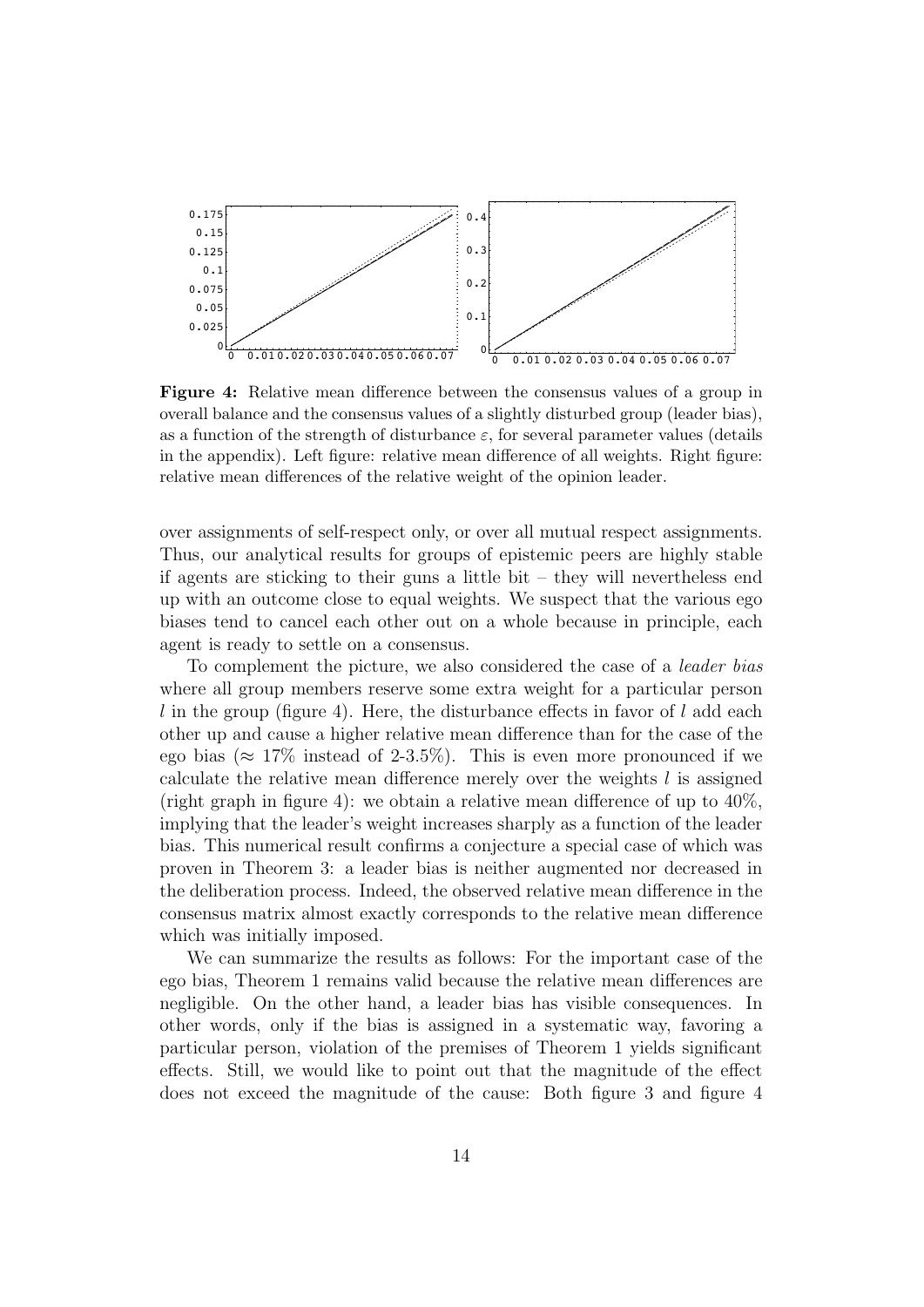exhibit linear dependencies between the dimension of the disturbance and the dimension of the effect on the final estimate, vindicating the robustness of our results.

# 6 Conclusions

This paper has motivated and investigated the Lehrer-Wagner model as a tool for studying the dynamics of consensual decision-making, and applied it to an analysis of how to resolve disagreement under various circumstances. In particular, we have explicated the notion of an epistemic peer for a group of N agents and argued that overall respect balance captures the core intuition underlying the concept. Then, we have proved that as long as the overall balance of mutual respect is maintained in that group, agents end up ascribing equal weight to each other. This result transfers to subgroups of epistemic agents as long as other agents do not disturb the balance.

Moreover, we have applied these results to various social networks, such as a ring, a wheel and a star. The latter cases are tailor-made for studying the case of generally recognized expertise and opinion leadership. We observed that the initial relative weight of the opinion leader exactly corresponds to her consensual relative weight.

All our results are derived for special cases of the Lehrer-Wagner model. Due to the linearity of the model, we conjectured that slight violations of those assumptions, as they might occur in practice, will only lead to slight violations of the results. Numerical simulations have confirmed our conjecture: the analytical results are robust, and the observed deviations depend linearly on the scale of the disturbance. Moreover, a leader bias brings about greater changes than an ego bias.

We believe that our results facilitate the understanding of disagreement resolution among epistemic peers, and we plan to combine analytical and simulation-based results in further work in social epistemology.

#### Acknowledgements

We would like to thank Jason McKenzie Alexander, Vincent Buskens, Jake Chandler, Igor Douven, Adam Elga, Joost Mulder, Pieter Ruys, Jonah Schupbach, and Carl Wagner for their encouraging and helpful feedback.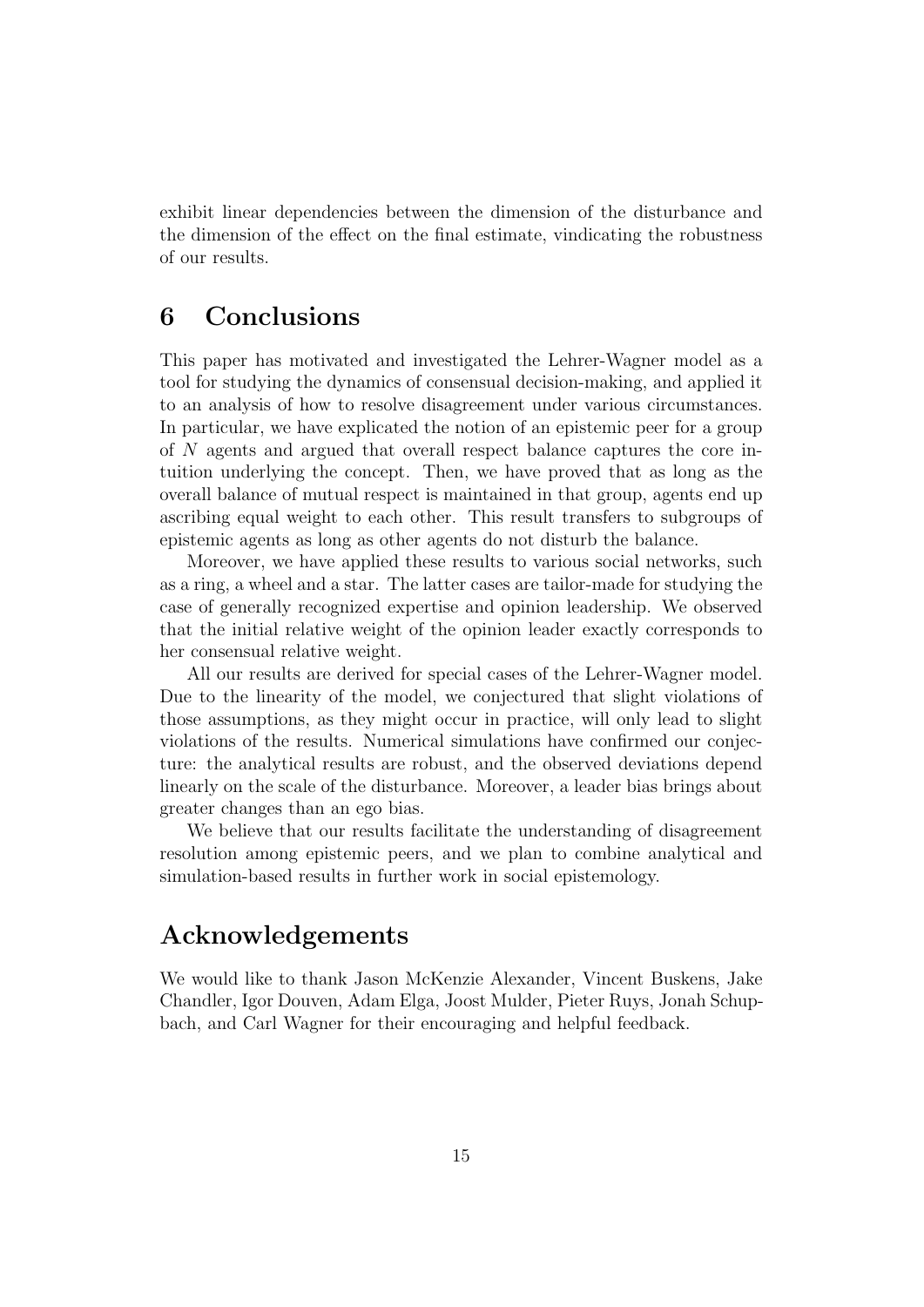# A Proofs of the Theorems

 ${\bf Proof of Theorem~1:~}$  First, we argue for the convergence of  $(\prod_{m=1}^n W^{(m)})_{n\in \mathbb{N}},$ second, we show that the consensus matrix  $W^{\infty}$  must be doubly stochastic, and third and last, we conclude that the consensual weights have to be equal to  $1/N$ .

The first claim follows from Lehrer and Wagner's (1981, 152) Theorem 8.3 which shows the convergence of  $(\prod_{m=1}^n W^{(m)})_{n\in\mathbb{N}}$  towards a consensus matrix  $W^{\infty}$  if the group satisfies equation (1) ("minimal respect", see page 8).

For the second claim, we observe that since  $G$  is a group of epistemic peers, any  $W^{(m)}$  is doubly stochastic. Next, we show that  $\prod_{m=1}^{n} W^{(m)}$  is also doubly stochastic, for any  $n \in \mathbb{N}$ . Then we are done, because the set of doubly stochastic matrices is a closed subset of  $\mathbb{R}^{N^2}$ , which entails that the consensus matrix  $W^{\infty}$  has to lie in that set as well.

Hence it suffices to show that the product  $C$  of two doubly stochastic matrices  $A$  and  $B$  is again doubly stochastic. For the columns, we calculate for each  $i \leq N$ 

$$
\sum_{j \leq N} c_{ji} = \sum_{j \leq N} \left( \sum_{k \leq N} a_{jk} b_{ki} \right)
$$
  
= 
$$
\sum_{k \leq N} b_{ki} \left( \sum_{j \leq N} a_{jk} \right) = \sum_{k \leq N} b_{ki}
$$
  
= 1,

and analogously for the rows.

Since  $W^{\infty}$  is a consensus matrix, every row has the same entries. Together with double stochasticity, this implies

$$
1 = \sum_{j \le N} w_{ji}^{\infty} = N w_{ki}^{\infty}
$$

for any  $i, k \leq N$ . We conclude  $w_{ki}^{\infty} = 1/N$  for all  $i, k \leq N$ , completing the proof.  $\square$ 

**Proof of Theorem 2:** Without loss of generality, let  $S = \{1, 2, ..., L\}$ denote the subgroup of epistemic peers in  $G = \{1, \ldots, N\}.$ 

By assumption,  $(\prod_{m=1}^n W^{(m)})_{n\in\mathbb{N}}$  converges to a consensus matrix  $W^{\infty}$ . It remains to be shown that the subgroup of epistemic peers arrives at the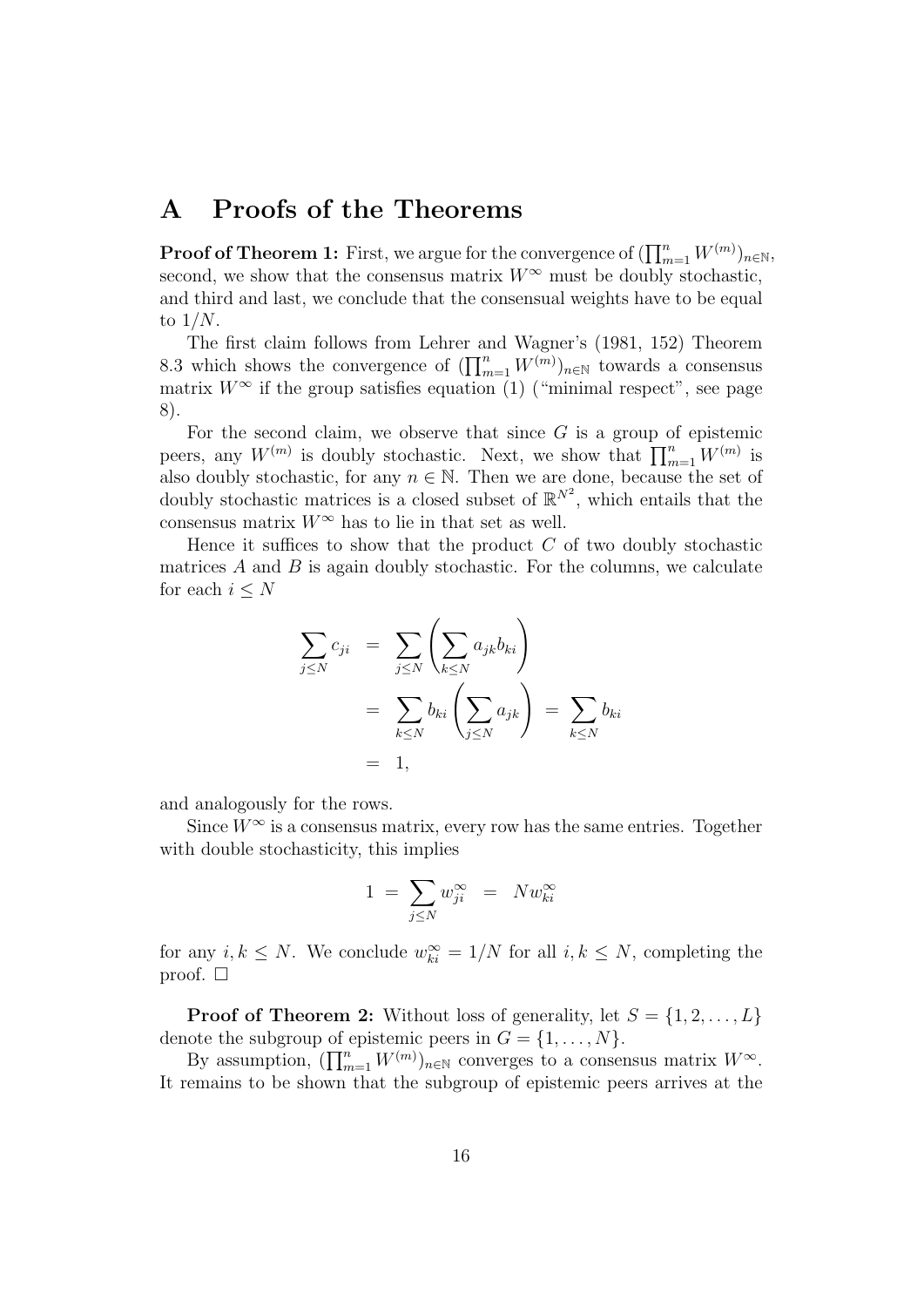equal weight outcome. First we show that for any  $C \in \bigcup_{n \in \mathbb{N}} \{ \prod_{m=1}^n W^{(m)} \},$ and any  $i \notin S$  and any  $j, k \in S$ ,

$$
c_{ij} = c_{ik}.\tag{2}
$$

Then it follows that  $w_{ij}^{\infty} = w_{ik}^{\infty}$ , because the relevant set of matrices is a closed subset of  $\mathbb{R}^{N^2}$  (cf. the argument in the proof of Theorem 1). Then, because all rows of  $W^{\infty}$  are identical, we obtain  $w_{ij} = w_{kl}$  for all  $i, j, k, l \in S$ , completing the proof.

To show  $(2)$ , we consider two matrices A and B that contain a subgroup of epistemic peers  $S = \{1, \ldots, L\}$ . We demonstrate that the column sums over the elements of S in  $C := A \cdot B$  are equal to each other, and that C satisfies (2). Then we infer that each product of the  $W^{(m)}$  satisfies these conditions, too, and we are done.

First, we show that the column sums in  $S$  are equal to each other. To that purpose, let  $i, j \leq L$ :

$$
\sum_{l=1}^{L} c_{li} - c_{lj} = \sum_{l=1}^{L} \sum_{k=1}^{N} a_{lk} b_{ki} - \sum_{l=1}^{L} \sum_{k=1}^{N} a_{lk} b_{kj}
$$
\n
$$
= \sum_{k=1}^{L} (b_{ki} - b_{kj}) \sum_{l=1}^{L} a_{lk} + \sum_{k=L+1}^{N} (b_{ki} - b_{kj}) \sum_{l=1}^{L} a_{lk}
$$
\n
$$
= \left(\sum_{l=1}^{L} a_{l1}\right) \left(\sum_{k=1}^{L} b_{ki} - \sum_{k=1}^{L} b_{kj}\right) + 0
$$
\n
$$
= 0.
$$

(In the third line, we have used that  $\sum_{l\leq L} a_{lk}$  is constant in k.) Second, we show that  $c_{ij} = c_{ik}$  for all  $i \notin S$  and any  $\overline{j}, k \in S$ :

$$
c_{ij} - c_{ik} = \sum_{l=1}^{N} a_{il}b_{lj} - \sum_{l=1}^{N} a_{il}b_{lk}
$$
  
= 
$$
\sum_{l=1}^{L} a_{il}b_{lj} - \sum_{l=1}^{L} a_{il}b_{lk} + \sum_{l=L+1}^{N} a_{il}(b_{lj} - b_{lk})
$$
  
= 
$$
a_{i1} \left( \sum_{l=1}^{L} b_{lj} - \sum_{l=1}^{L} b_{lk} \right) + 0
$$
  
= 0.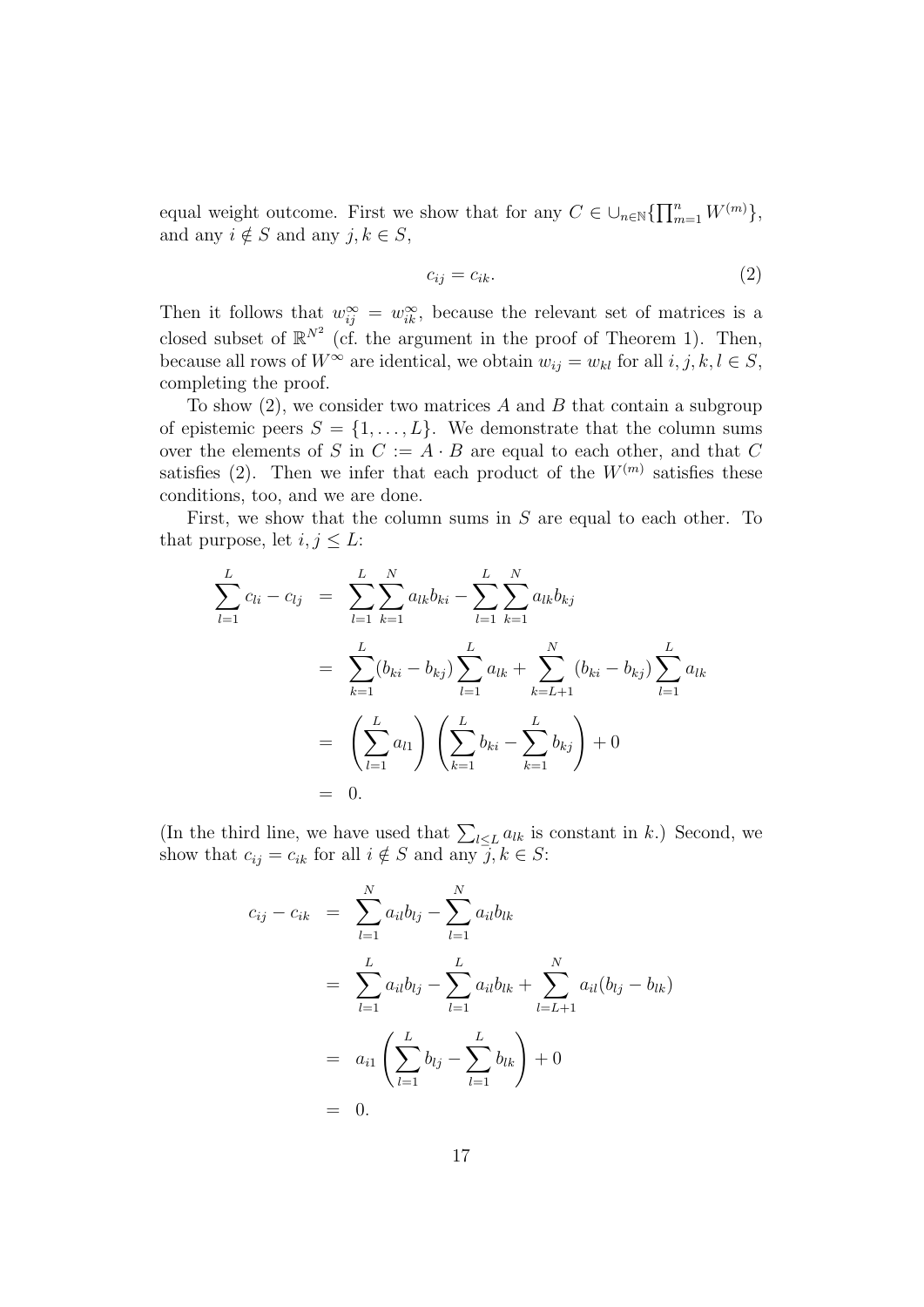In the last argument, we have only used the equality of column sums of B and the fact that A and B satisfy (2).  $\Box$ 

Proof of Theorem 3: The weight matrix of the star network is

$$
W = \left( \begin{array}{cccc} l & \frac{1-l}{N-1} & \frac{1-l}{N-1} & \cdots & \frac{1-l}{N-1} \\ l & 1-l & 0 & \cdots & 0 \\ \cdots & \cdots & \cdots & \cdots & \cdots \\ l & 0 & 0 & \cdots & 1-l \end{array} \right).
$$

We cannot apply Theorem 2 because  $\{2, \ldots, N\}$  is no subgroup of epistemic peers. But  $W$  satisfies the conditions for convergence of the series  $(W<sup>n</sup>)<sub>n\in\mathbb{N}</sub>$  (Theorem 7.2 in Lehrer and Wagner 1981, 131). It remains to be shown that the consensual weights are  $(l,(1-l)/(N-1),\ldots,(1-l)/(N-1)).$ To this end, we first prove by means of induction that  $(W^n)_{11} = l$ . Obviously, the condition is satisfied for  $n = 1$ . Then, the inductive step

$$
(Wn)11 = \sum_{j=1}^{N} w_{1j}^{(n-1)} w_{j1} = l2 + l \sum_{j=2}^{N} w_{1j}^{(n-1)}
$$
  
=  $l2 + l(1 - w_{11}^{(n-1)}) = l2 + l(1 - l)$   
=  $l$ 

completes the proof of our claim. Now, the theorem follows easily: the symmetry of W in the second to N-th column yields  $(W^n)_{1i} = (W^n)_{1j}$  for all  $2 \le i, j \le N$ . Therefore,  $W^{\infty}$  will have  $(l,(1-l)/(N-1),\ldots,(1-l)/(N-1))$ as the first row entry, and thus also as the consensual weight assignment.  $\Box$ 

# B Simulation Details

For both simulations (ego bias and leader bias), we consider the case of five agents with one single weight matrix  $W = W^{(m)}$ , with

$$
W = \frac{1}{15} \begin{pmatrix} 5 & 4 & 3 & 2 & 1 \\ 1 & 5 & 4 & 3 & 2 \\ 2 & 1 & 5 & 4 & 3 \\ 3 & 2 & 1 & 5 & 4 \\ 4 & 3 & 2 & 1 & 5 \end{pmatrix}.
$$

Thus, the relative weights correspond to a standardized ordinal ranking of all group members. Obviously,  $W$  is doubly stochastic. We disturb  $W$  by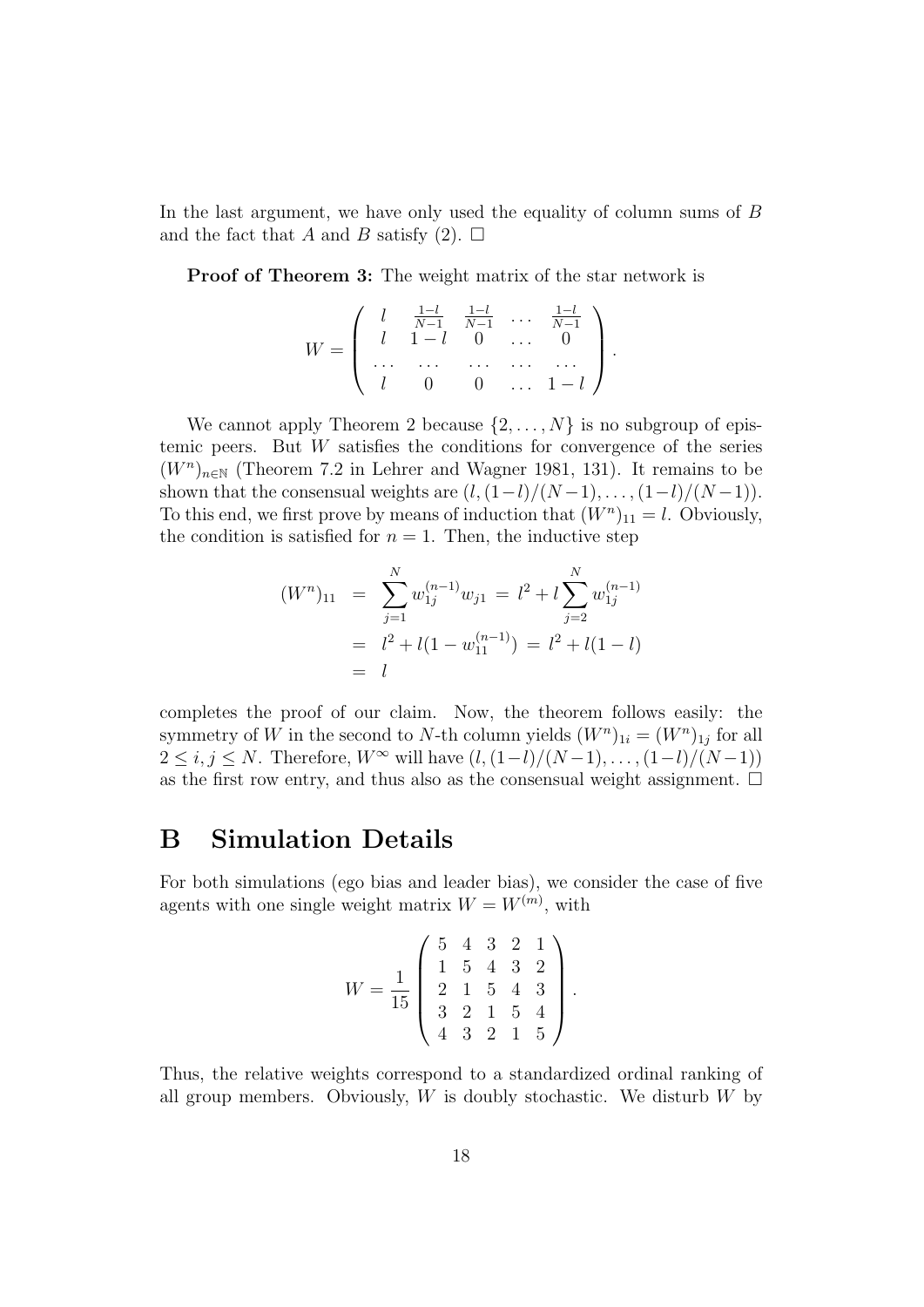adding the matrix

$$
D_E = \varepsilon \left( \begin{array}{cccc} 1 & a & b & 0 & 0 \\ a & 1 & 0 & 0 & b \\ a & 0 & 1 & b & 0 \\ b & a & 0 & 1 & 0 \\ 0 & 0 & b & a & 1 \end{array} \right)
$$

(ego bias) respectively

$$
D_L = \varepsilon \begin{pmatrix} 1 & a & b & 0 & 0 \\ 1 & a & 0 & 0 & b \\ 1 & 0 & 0 & b & a \\ 1 & a & 0 & b & 0 \\ 1 & 0 & b & a & 0 \end{pmatrix}
$$

(leader bias). a and b sum up to  $-1$ , thus the row sums vanish. We calculate the limiting matrix  $W^{\infty}$  of the sequence  $((W + D_{E/L})^n)_{n \in \mathbb{N}}$  and plot the overall relative mean differences to equal weights:

$$
\text{RMD} = \frac{1}{1/N} \left( \frac{1}{N^2} \sum_{i,j=1}^N \left| w_{ij}^{\infty} - \frac{1}{N} \right| \right) = N \left( \frac{1}{N} \sum_{j=1}^N \left| w_{1j}^{\infty} - \frac{1}{N} \right| \right)
$$

as a function of  $\varepsilon$ . For the right subgraphes of figures 3 and 4, we also plot the relative mean differences for self-respect, respectively leader-respect (l denoting the leader):

$$
\text{RMD}(\text{SR}) = \frac{1}{1/N} \left( \frac{1}{N} \sum_{i=1}^{N} \left| w_{ii}^{\infty} - \frac{1}{N} \right| \right) = \text{RMD}
$$
  

$$
\text{RMD}(\text{LR}) = \frac{1}{1/N} \left( \frac{1}{N} \sum_{i=1}^{N} \left| w_{ii}^{\infty} - \frac{1}{N} \right| \right) = N \left| w_{1l}^{\infty} - \frac{1}{N} \right|.
$$

In the graphs of figure 3 and 4, we set a and b to  $-0.1/-0.9$  (dotted lines),  $-0.4/-0.6$  (dashed lines), and  $-0.5/-0.5$  (full lines).

# Notes

<sup>1</sup>This idea is similar to the common knowledge rationale used by Aumann (1976), Milgrom (1981) and others.

<sup>2</sup>Notably, these weights need *not* depend on how close the agents are to each other with respect to their estimates, contrary to Regan et al. 2006 or Hegselmann and Krause 2002 where the weight assignment also depend on the distance between the agents' opinions on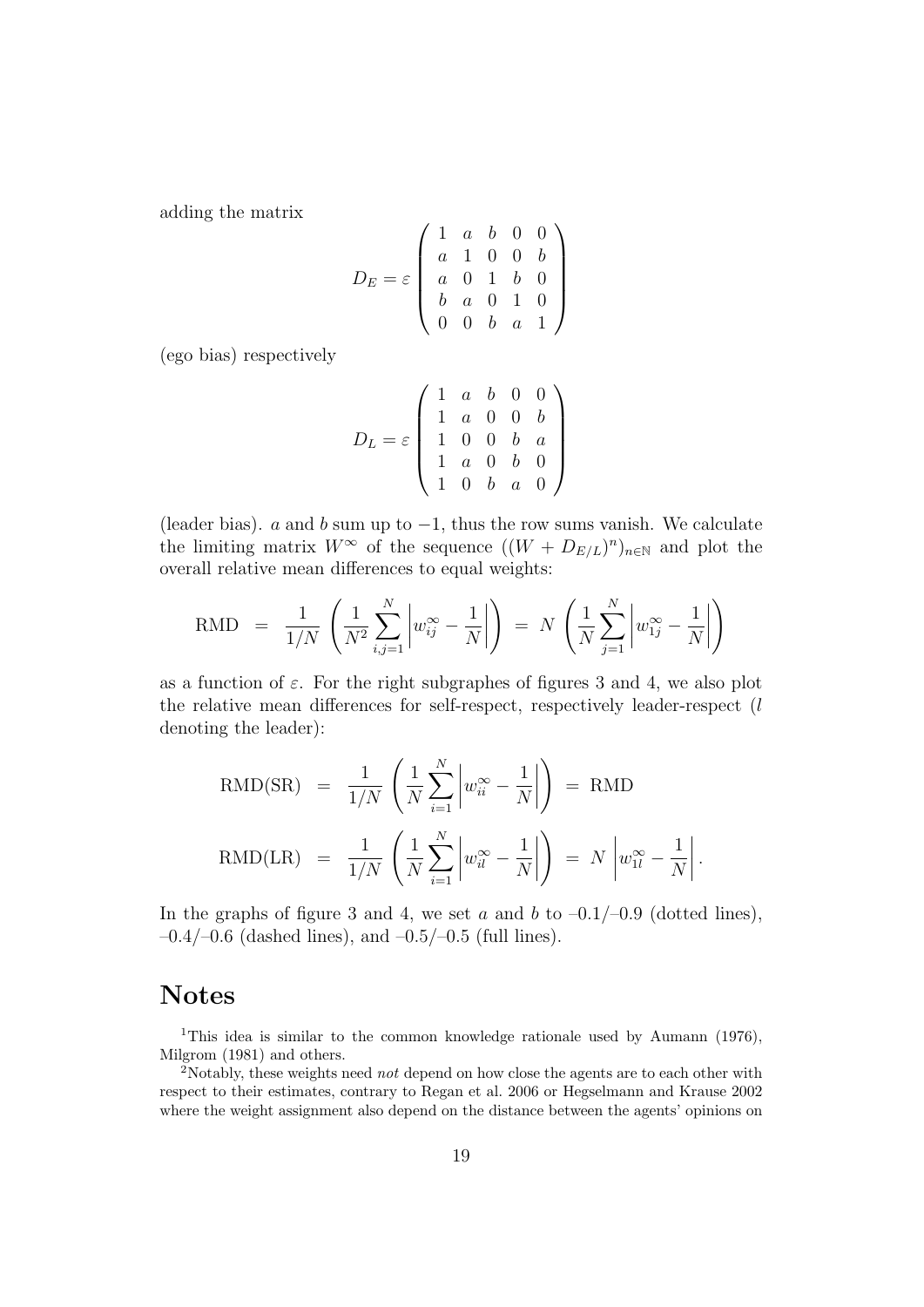the subject under discussion. Still, the model permits us to assign relative weights as a function of an opinion difference.

<sup>3</sup>This feature of the Lehrer-Wagner model is the counterpart to Aumann's (1976) famous result that rational agents with common priors, commonly known posteriors, and commonly known expertise have to agree with each other.

<sup>4</sup>See Bradley 2006 for a recent critique.

<sup>5</sup>Moreover, it could be said that the truth orientation of epistemic agents is neglected in the Lehrer-Wagner model which is therefore an inadequate tool for modeling epistemic peers. This objection does not trouble us either. Nothing prevents us from stipulating that the agents are truth-directed while maintaining that their respect assignments can be captured through the Lehrer-Wagner model.

<sup>6</sup>See also Zollman's (2007) analysis of the epistemic benefits of certain kinds of network structures among scientists who are working on one and the same issue.

#### References

- [1] Aumann, Robert. 1976. "Agreeing to Disagree". Annals of Statistics 4: 1236-1239.
- [2] Bradley, Richard. 2006. "Taking Advantage of Difference of Opinion". Episteme: A Journal of Social Epistemology 3: 141-155.
- [3] Christensen, David. 2007. "Epistemology of Disagreement: the Good News". Philosophical Review 116: 187-217.
- [4] DeGroot, Morris. 1974. "Reaching a Consensus". Journal of the American Statistical Association 69: 118-121.
- [5] DeMarzo, Peter, Dimistri Vayanos and Jeffrey Zwiebel. 2003. "Persuasion Bias, Social Influence and Unidimensional Opinions". The Quarterly Journal of Economics August 2003: 909-968.
- [6] Elga, Adam. 2007. "Reflection and Disagreement". No $\hat{u}$ s 41: 478-502.
- [7] Elga, Adam. 2009. "How to Disagree About How to Disagree". In R. Feldman and T. Warfield (eds.), *Disagreement*. Oxford: Oxford University Press, in press.
- [8] Feldman, Richard. 2007. "Reasonable Religious Disagreements", in: L. Antony (eds.): Philosophers Without Gods: Meditations on Atheism and the Secular Life, 194-214. Oxford: Oxford University Press.
- [9] Golub, Benjamin and Matthew O. Jackson. 2007. "Na¨ıve Learning in Social Networks: Convergence, Influence, and the Wisdom of Crowds". Working Papers Series FEEM Working Paper No. 64.2007.